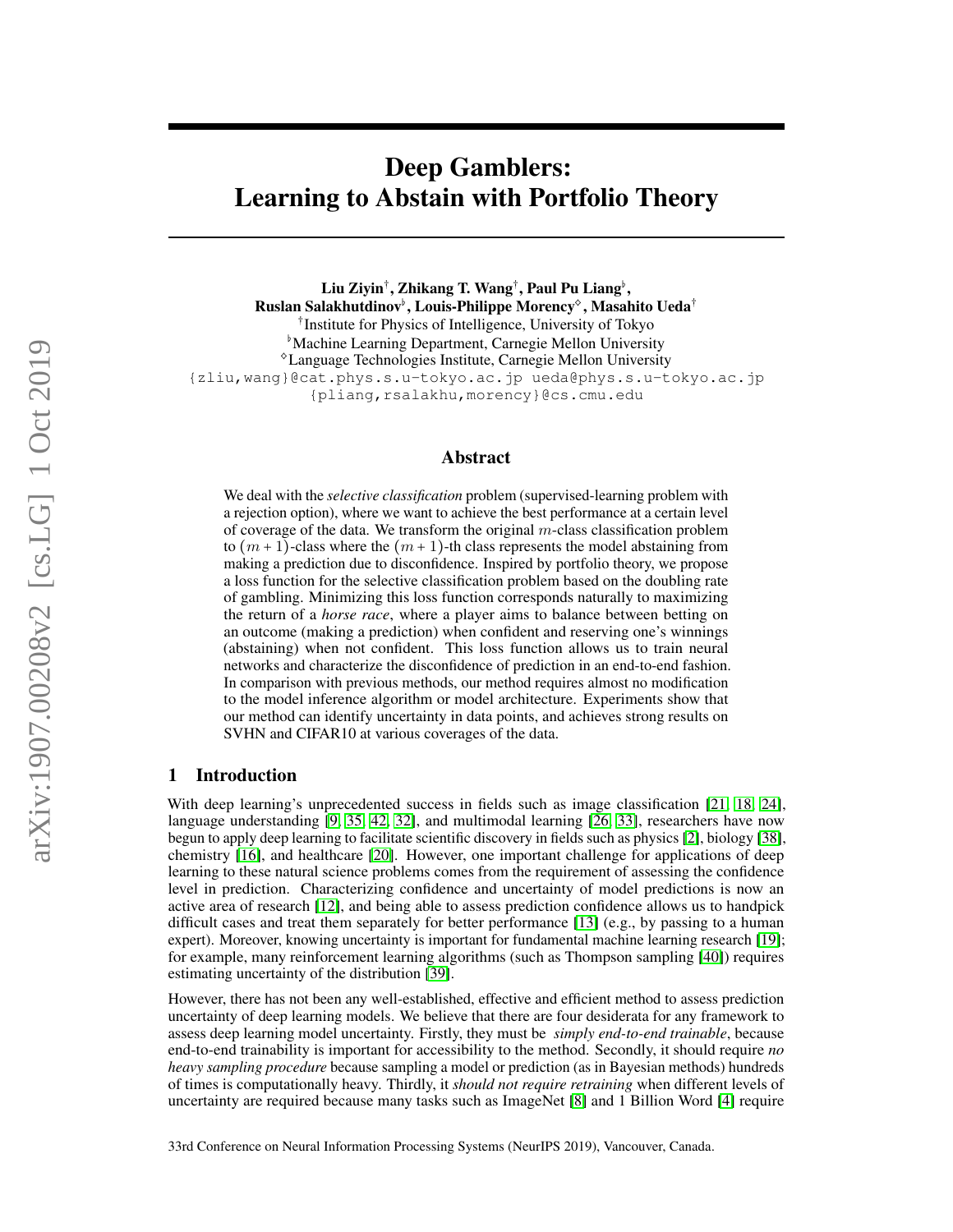<span id="page-1-4"></span>

Figure 1: Top-10 rejected images in the MNIST testing set found by two methods. The number above image is the predicted uncertainty score (ours) or the entropy of the prediction (baseline). For the top-2 images, our method chooses images that are hard to recognize, while that of the baseline can be identified unambiguously by human.

weeks of training, which is too expensive. Lastly, it *should not require any modification to existing model architectures* so that we can achieve better flexibility and minimal engineering effort. However, most of the methods that currently exist do not meet some of the above criteria. For example, existing Bayesian approaches, in which priors of model parameters are defined and the posteriors are estimated using the Bayes theorem [\[29,](#page-9-10) [13,](#page-9-8) [34\]](#page-10-5), usually rely heavily on sampling to estimate the posterior distribution [\[13,](#page-9-8) [34\]](#page-10-5) or modifying the network architecture via the reparametrization trick [\[22,](#page-9-11) [3\]](#page-8-5). These methods therefore incur computational costs which slow down the training process. This argument also applied to ensembling methods [\[25\]](#page-9-12). Selective classification methods offer an alternative approach [\[5\]](#page-8-6), which either require modifying model objectives and retraining the model [\[14,](#page-9-13) [15\]](#page-9-14). See Table [1](#page-2-0) for a summary of the existing methods, and the problems with these methods are discussed in Section [3.](#page-1-0) In this paper, we follow the selective classification framework (see Section [2\)](#page-1-1), and focus on a setting where we only have a single classifier augmented with a rejection option<sup>[1](#page-1-2)</sup>. Inspired by portfolio theory in mathematical finance [\[30\]](#page-9-15), we propose a loss function for the selective classification problem that is easy to optimize and requires almost no modification to existing architectures.

## <span id="page-1-1"></span>2 The Selective Prediction Problem

In this work, we consider a selective prediction problem setting  $[10]$ . Let X be the feature space and Y the label space. For example,  $X$  could be the distribution of images, and Y would be the distribution of the class labels, and our goal is to learn the conditional distribution  $P(Y|X)$ , and a *prediction model* parametrized by weight w is a function  $f_w : X \to Y$ . The *risk* of the task w.r.t to a loss function  $\ell(\cdot)$  is  $\mathbb{E}_{P(X,Y)}[\ell(f(x), y)]$ , given a dataset with size  $N \{(x_i, y_i)\}_{i=1}^N$  where all  $(x_i, y_i)$  are independent draws from  $X \times Y$ . A prediction model augmented with a rejection option is a pair of functions  $(f, g)$  such that  $g_h : X \to \mathbb{R}$  is a selection function which can be interpreted as a binary qualifier for  $f$  as follow:

<span id="page-1-3"></span>
$$
(f,g)(x) \coloneqq \begin{cases} f(x), & \text{if } g_h(x) \ge h \\ \text{ABSTAIN}, & \text{otherwise} \end{cases} \tag{1}
$$

i.e., the model abstains from making a prediction when the selection function  $g(x)$  falls below a predetermined threshold h. We call  $g(x)$  the uncertainty score of x; different methods tend to use different  $g(x)$ . The *covered dataset* is defined to be  $\{x : g_h(x) \ge h\}$ , and the *coverage* is the ratio of the size of covered dataset to the size of the original dataset. Clearly, one may trade-off coverage for lower risk, and this is the motivation behind rejection option methods.

## <span id="page-1-0"></span>3 Related Work

Abstention Mechanisms. Here we summarize the existing methods to perform abstention, and these are the methods we will compare with in this paper. For a summary of the features of these methods, see table [1.](#page-2-0) **Entropy Selection (ES)**: This is the simplest way to output an uncertainty score for a prediction, we compare with this in the qualitative experiments. It simply takes the entropy of the predicted probability as the uncertainty score. **Softmax-Response (SR, [\[14\]](#page-9-13)**): This is a simple yet theoretically-guaranteed strong baseline proposed in [\[14\]](#page-9-13). It regards the maximum predicted probability as the confidence score; it differs from our work in that it does not involve *training* an

<span id="page-1-2"></span><sup>&</sup>lt;sup>1</sup>i.e., we do not consider ensembling methods, but we note that such method can be used together with our method and is likely to increase performance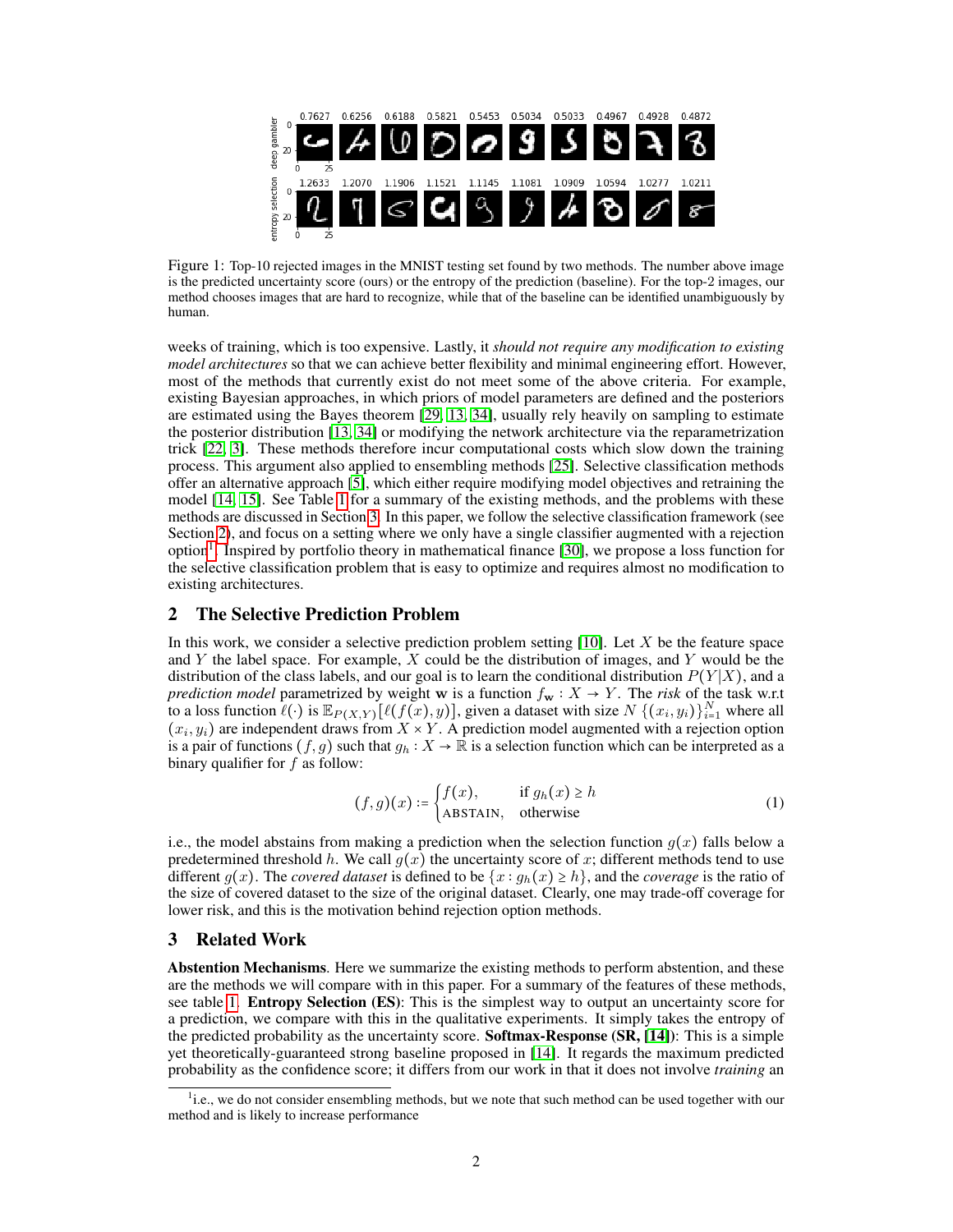<span id="page-2-0"></span>

|                                             | Ours | SR [14] | BD [13] | <b>SN</b> [15] |
|---------------------------------------------|------|---------|---------|----------------|
| Simple end-to-end training                  |      |         |         |                |
| No sampling process required                |      |         |         |                |
| No retraining needed for different coverage |      |         |         |                |
| No modification to model architecture       |      |         |         |                |

Table 1: Summary of features of different methods for selective prediction. Our method is end-to-end trainable and does not require sampling, retraining, or architecture modification.

abstention mechanism. Bayes Dropout (BD, [\[13\]](#page-9-8)): This is a SOTA Bayesian method that offer a way to reject uncertain images [\[13\]](#page-9-8). One problem with with method is that one often needs about extensive sampling to obtain an accurate estimation of the uncertainty. **SelectiveNet (SN, [\[15\]](#page-9-14)**): This is a very recent work that also trains a network to predict its uncertainty, and is the current SOTA method of the selective prediction problem. The loss function of this method requires interior point method to optimize and depends on the target coverage one wants to achieve.

Portfolio Theory and Gambling The Modern Portfolio Theory (MPT) is a modern method in investment for assembling a portfolio of assets that maximizes expected return while minimizing the risk [\[30\]](#page-9-15). The generalized portfolio theory is a constrained minimization problem in which we sought for maximum expected return with a variance constraint. In this work, however, we explore a very limited form of portfolio theory that can be seen as a *horse race*, as a proof of concept for bridging uncertainty in deep learning and portfolio theory. In this work, we focus on the classification problem, which can be shown to be equivalent to the horse race, and we believe that regression problems can similarly be reformulated as a general portfolio problem, and we leave this line of research to the future. The connection between portfolio theory, gambling and information theory is studied in [\[6,](#page-8-8) [7\]](#page-8-9). This connection allows us to reformulate a maximum likelihood prediction problem to a gambling problem of return maximization. Some of the theoretical arguments presented in this work are based on arguments given in [\[7\]](#page-8-9).

# 4 Learning to Abstain with Portfolio Theory

The intuition behind the method is that a deep learning model learning to abstain from prediction indeed mimicks a gambler learning to reserve betting in a game. Indeed, we show that if we have a m-class classification problem, we can instead perform a  $m + 1$  class classification which predicts the probabilities of the m classes and use the  $(m + 1)$ -th class as an additional rejection score. This method is similar to [\[14,](#page-9-13) [15\]](#page-9-14), and the difference lies in how we learn such a model. We use ideas from portfolio theory which says that if we have some budget, we should split them between how much we would like to bet, and how much to save. In the following sections, we first provide a gentle introduction to portfolio theory which will provide the mathematical foundations of our method. We then describe how to adapt portfolio theory for classification problems in machine learning and derive our adapted loss function that trains a model to predict a rejection score. We finally prove some theoretical properties of our method to show that a classification problem can indeed be seen as a gambling problem, and thus avoiding a bet in gambling can indeed been interpreted as giving a rejection score.

# 4.1 A Short Introduction to General Portfolio Theory

To keep the terminology clear, we give a chart of the terms from portfolio theory and their corresponding concepts in deep learning in Table [2.](#page-2-1) The rows in the dictionary show the correspondences we are going to make in this section. In short, portfolio theory tells us what is the best way to invest in a stock market. A stock market with  $m$ stocks is a vector of positive real numbers  $X = (X_1, ..., X_m)$ , and we define the *price* 

<span id="page-2-1"></span>

| Portfolio Theory             | Deep Learning       |
|------------------------------|---------------------|
| Portfolio                    | Prediction          |
| Doubling Rate                | negative NLL loss   |
| Stock/Horse                  | input data point    |
| <b>Stock Market Outcome</b>  | <b>Target Label</b> |
| <b>Horse Race Outcome</b>    | <b>Target Label</b> |
| <b>Reservation in Gamble</b> | Abstention          |

Table 2: Portfolio Theory - Deep Learning Dictionary.

*relaive*  $X_i$  as the ratio of the price of the stock i at the end of the day to the price at the beginning of the day. For example,  $X_i = 0.95$  means that the price of the stock is 0.95 times its price at the beginning of the day. We formulate the price vector as a vector of random variables drawn from a joint distribution X ∼ P(X). A *portfolio* refers to our investment in this stock market, and can be modeled as a discrete distribution  $\mathbf{b} = (b_1, ..., b_m)$  where  $b_i \geq 0$  and  $\sum_i b_i = 1$ , and  $\mathbf{b}$  is our distributing of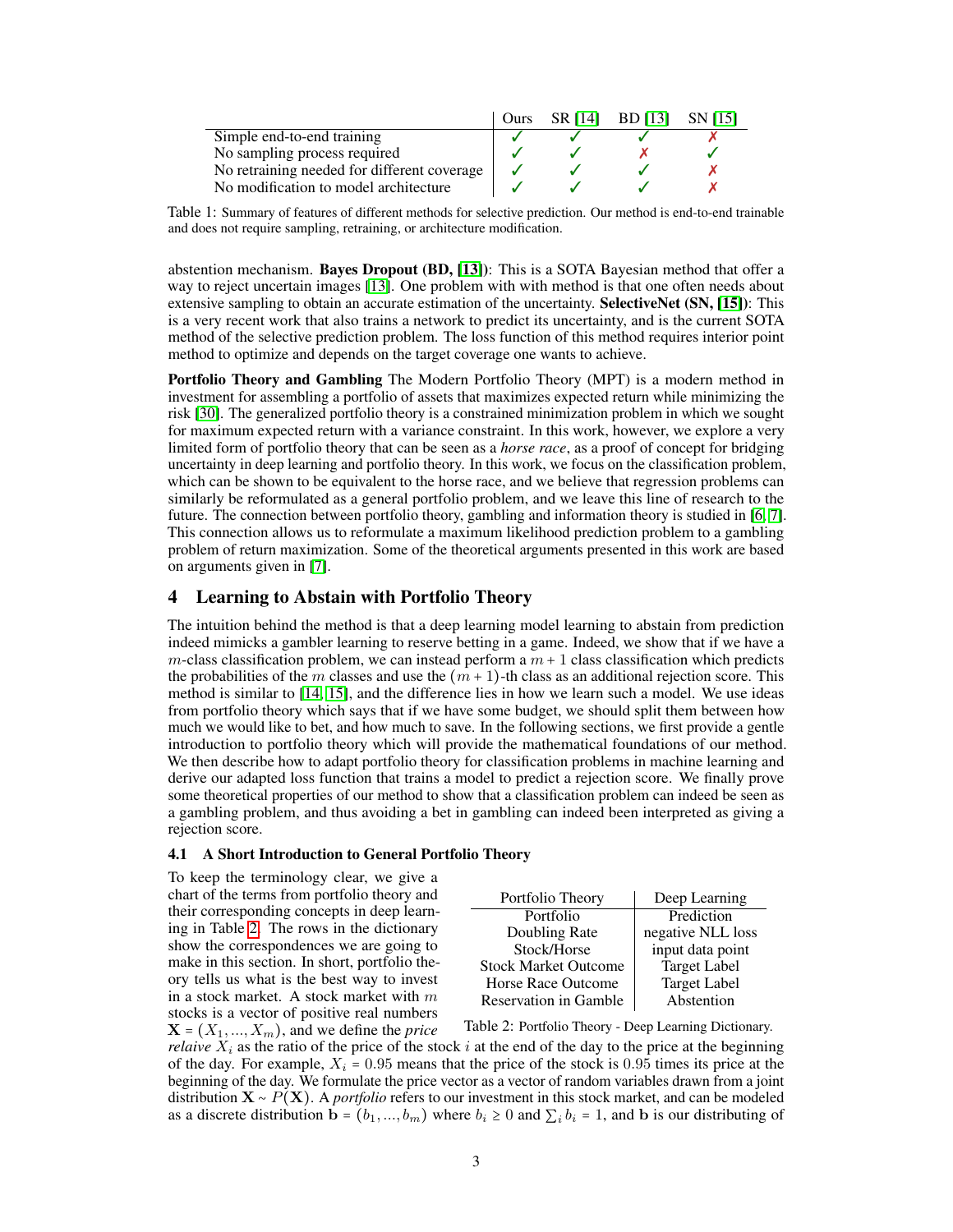wealth to **X**. In this formulation, the *wealth relative* at the end of the day is  $S = \mathbf{b}^T \mathbf{X} = \sum_i b_i X_i$ ; this tell us the ratio of our wealth at the end of the day to our wealth at the beginning of the day.

Definition 1. *The doubling rate of a stock market portfolio* b *with respect to a stock distribution*  $P(X)$  *is* 

$$
W(\mathbf{b}, P) = \int \log_2 \left( \mathbf{b}^T \mathbf{x} \right) dP(\mathbf{x}).
$$

This tells us the speed at which our wealth increases, and we want to maximize W. Now we consider a simplified version of portfolio theory called the "horse race".

#### 4.2 Horse Race

Different from a stock market, a horse race has an exclusive outcome (only one horse wins, and it's either win or loss)  $\mathbf{x}(j) = (0, ..., 0, 1, 0, ..., 0)$ , which is a one-hot vector on the j -th entry. In a horse race, we want to bet on m horses, and the *i*-th horse wins with probability  $p_i$ , and the payoff is  $o_i$  for betting 1 dollar on horse i if i wins, and the payoff is 0 otherwise. Now the gambler can choose to distribute his wealth over the m horses, according to o and p, and let b denote such distribution; this corresponds to choosing a portfolio. Again, we require that  $b_i \geq 0$ , and  $\sum_i b_i = 1$ . The *wealth relative* of the gambler at the end of the game will be  $S(\mathbf{x}(j)) = b_j o_j$  when the horse j wins. After n many races, our wealth relative would be:

$$
S_n = \prod_{i=1}^n S(\mathbf{x}_i). \tag{2}
$$

Notice that our relative wealth after  $n$  races does not depend on the order of the occurrence of the result of each race (and this will justify our treatment of a batch of samples as races). We can define the doubling rate by changing the integral to a sum:

<span id="page-3-1"></span>Definition 2. *The doubling rate of a horse race is*

$$
W(\mathbf{b}, \mathbf{p}) = \mathbb{E} \log_2(S) = \sum_{i=1}^m p_i \log_2(b_i o_i).
$$

As before, we want to maximize the doubling rate. Notice that if we take  $o_i = 1$  and  $b_i$  be the post-softmax output of our model, then  $W$  is equivalent to the commonly used cross-entropy loss in classification. However, a horse race can be more general because the gambler can choose to bet only with part of his money and reserve the rest to minimize risk. This means that, in a horse race with reservation, we can bet on  $m + 1$  categories where the  $m + 1$ -th category denotes reservation with payoff 1. Now the wealth relative after a race becomes  $S(\mathbf{x}_i) = b_i o_i + b_{m+1}$  and our objective becomes  $\max_{\mathbf{b}} W(\mathbf{b}, \mathbf{p})$ , where

<span id="page-3-0"></span>
$$
\max W(\mathbf{b}, \mathbf{p}) = \sum_{i=1}^{m} p_i \log (b_i o_i + b_{m+1}).
$$
\n(3)

This is the *gambler's loss*.

#### 4.3 Classification as a Horse Race

An m-class classification task can be seen as finding a function  $f : \mathbb{R}^n \to \mathbb{R}^m$ , where n is the input dimension and m is the number of classes. For an output  $f(x)$ , we assume that it is normalized, and we treat the output of  $f(\cdot)$  as the probability of input x being labeled in class j:

$$
\Pr(j|x) = f(x)_j \tag{4}
$$

Now, let us parametrize the function  $f$  as a neural network with parameter  $w$ , whose output is a distribution over the class labels. We want to maximize the log probability of the true label  $j$ :

$$
\max \mathbb{E}[\log p(j|x)] = \max_{\mathbf{w}} \mathbb{E}[\log f_{\mathbf{w}}(x)_j]
$$
(5)

For a m-class classification task, we transform it to a horse race with reservation by adding a  $m + 1$ -th class, which stands for reservation. The objective function for a mini-batch of size B, and for constant o over all categories is then (cf. Equation [3\)](#page-3-0)

$$
\max_{f} W(\mathbf{b}(f), \mathbf{p}) = \max_{\mathbf{w}} \sum_{i}^{B} \log \bigg[ f_{\mathbf{w}}(x_i)_{j(i)} o + f_{\mathbf{w}}(x_i)_{m+1} \bigg]. \tag{6}
$$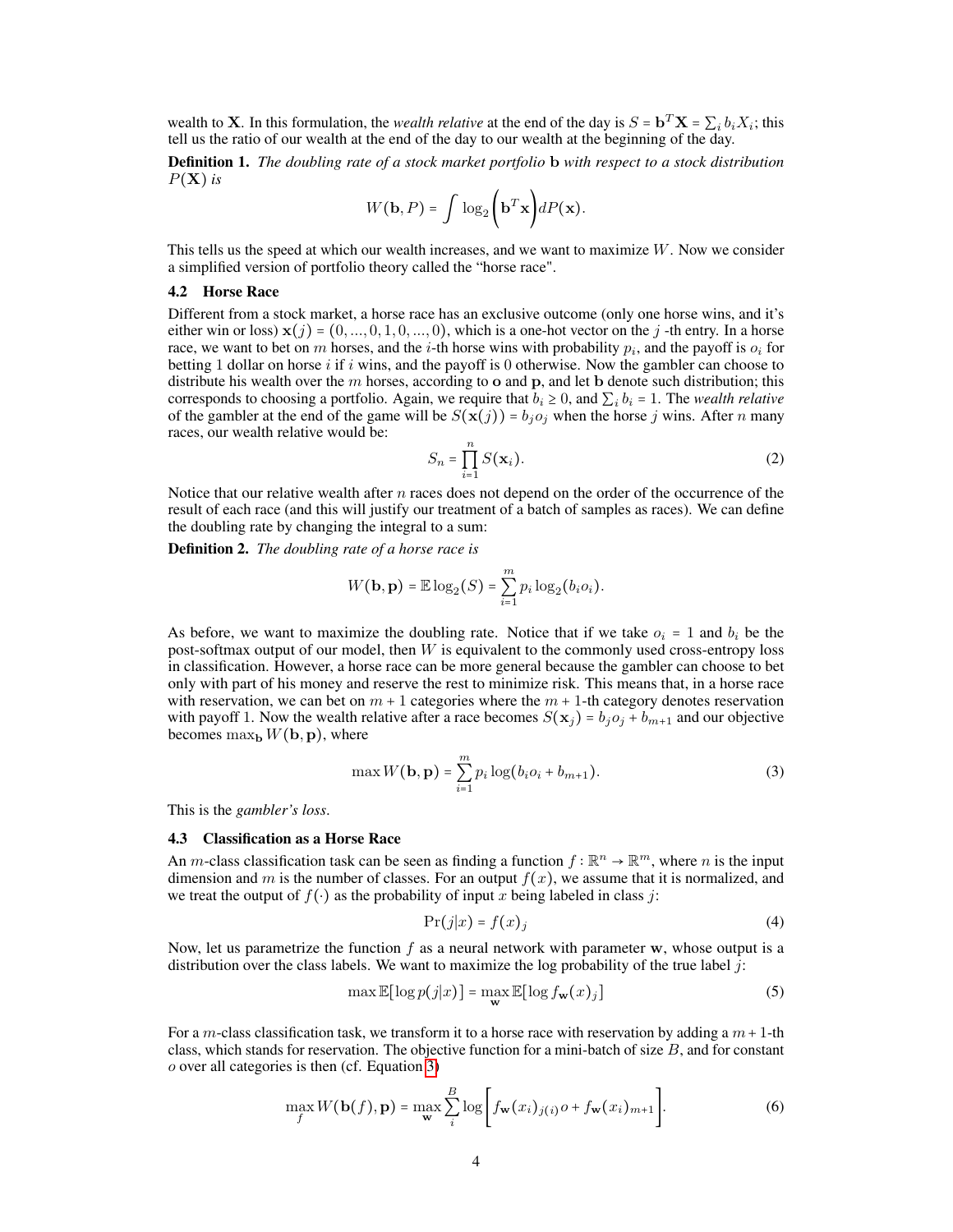where i is the index over the batch, and  $i(i)$  is the label of the i-th data point. As previously remarked, if  $o_i = 1$  for all j and  $b_{m+1} = 0$ , we recover the standard supervised classification task. Therefore o becomes a hyperparameter, and a higher  $o$  encourages the network to be confident in inferring, and a low  $\sigma$  makes it less confident. In the next section, we will show that the problem is only meaningful for  $1 < o < m$ . The selection function  $g(·)$  is then  $f_{\mathbf{w}}(·)_{m+1}$  (cf. Equation [1\)](#page-1-3), and prediction on different coverage can be achieved by simply calibrating the threshhold  $h$  on a validation set. Also notice that an advantage of our method over the current SOTA method [\[15\]](#page-9-14) is that our loss function does not depend on the coverage.

## 5 Information Theoretic Analysis

In this section, we analyze our formulation theoretically to explain how our method works. In the first theorem, we show that for a *horce race* without reservation, its optimal solution exists. We then show that, in a setting (gambling with side information) that resembles an actual classification problem, the optimal solution also exists, and it is the same as the optimal solution we expect for a classification problem. The last theorem deals with the possible range of  $\sigma$  for a horse race with reservation, followed by a discussion about we should choose the hyperparameter o.

In the problem setting, we considered a gambling problem that is probabilistic in nature. It corresponds to a horse race in which, the distribution of winning horses is drawn from a predetermined distribution  $P(Y)$  and no other information besides the indices of the horse is given. In this case, we show that the optimal solution should be proportional to  $P(Y)$  when no reservation is allowed.

<span id="page-4-0"></span>Theorem 1. *The optimal doubling rate is given by*

$$
W^*(p) = \sum_i p_i \log o_i - H(p). \tag{7}
$$

*where*  $H(p) = -\sum p \log p$  *is the entropy of the distribution* p, and this rate is achieved by proportional  $\sum_{n=1}^{\infty}$  *gambling* **b**<sup>\*</sup> = p.

This result shows the equivalence between a prediction problem and a gambling problem. In fact, trying to minimize the natural log loss for a classification task is the same as trying to maximize the doubling rate in a gambling problem. However, in practice, we are often in a horse race where some information about the horse is known. For example, in the "MNIST" horse race, one sees a picture, and want to guess its category, i.e., one has access to side information. In the next theorem, we show that in a gambling game with side information, the optimal gambling strategy is obtained by a prediction that maximizes the mutual information between the horse (image) and the outcome (label). This is a classical theorem that can be found in [\[7\]](#page-8-9). The proofs are given in the appendix.

Theorem 2. *Let* W *denote the doubling rate defined in Def. [2.](#page-3-1) For a horse race* Y *to which some side information* X *is given, the amount of increase* ∆W *is*

$$
\Delta W = I(X;Y) = \sum_{x,y} p(x,y) \log \frac{p(x,y)}{p(x)p(y)}.\tag{8}
$$

This shows that the increase in the doubling rate from knowing  $X$  is bounded by the mutual information between the two. This means that the neural network, during training, will have to maximize the mutual information between the prediction and the true label of the sample. This shows that an image classification problem is exactly equal to a horse race with side information. However, the next theorem makes our formulation different from a standard classification task and can be seen as a generalization of it. We show that, when reservation is allowed, the optimal strategy changes with  $o$ , the return of winning. Especially, for some range of  $o$ , only trivial solutions to the gambling problem exist. Since the tasks in this work only deals with situations in which  $\sigma$  is uniform across categories, we assume o to be uniform for clarity.

**Theorem 3.** Let m be the number of horses, and let W be defined as in Eq. [3,](#page-3-0) and let  $o_i = o$  for all i; *then if*  $o > m$ *, the optimal betting always have*  $b_{m+1} = 0$ *; if*  $o < 1$ *, then the optimal betting always have*  $b_i = 0$  *for*  $i \neq m + 1$ *.* 

This theorem tells us that when the return from betting is too high ( $o > m$ ), then we should always bet, and so the optimal solution is given by Theorem [1;](#page-4-0) when the return from betting is too low  $(o < 1)$ , then we should always reserve. A more realistic situation should have that  $1 < o < m$ , which reflects the fact that, while one might expect to gain in a horse race, the organizer of the game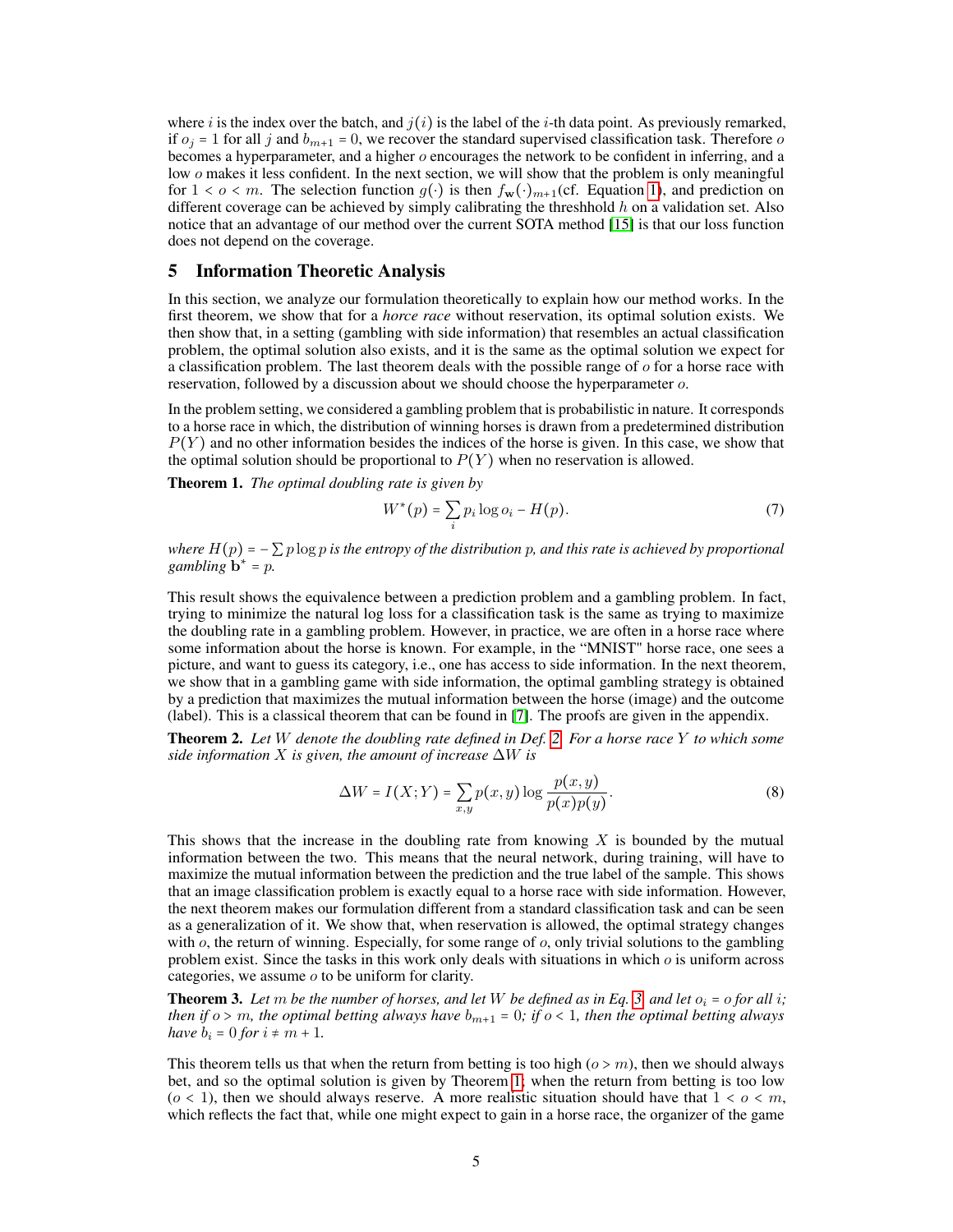<span id="page-5-1"></span><span id="page-5-0"></span>

(a) Testing Set (b) entropy based (c) deep gamblers<br>Figure 3: Identifying the outlier distribution. *h* is chosen to be the largest value such that the outlier cluster is rejected. We see that a network trainied with our method rejects the outlier cluster much earlier than the entropy based method.

takes a cut of the bets. We discuss the effect of varying  $o$  in the appendix (section [11.1\)](#page-13-0). In fact, the optimal rejection score of to a given prediction probability of our method can be easily found using Kuhn-Tucker condition without training the network, but we argue that it is not the learned rejection score that is the core of method, but that this loss function allows the trained model to learn a qualitatively different and better hidden representation than the baseline model. See Figure [5](#page-7-0) (and appendix).

# 6 Experiments

We begin with some toy experiments to demonstrate that our method can deal with various kinds of uncertain inputs. We then compare the existing methods in selective classification and show that the proposed method is very competitive against the SOTA method. Implementation details are in the appendix.

## 6.1 Synthetic Gaussian Dataset

In this section, we train a network with 2 hidden layers each with 50 neurons and tanh activation. For the training set, we generate 2 overlapping diagonal 2d-Gaussian distributions and the task is a simple binary classification. Cluster 1 has mean  $(1, 1)$  and unit variance, and cluster 2 has mean  $(-1,-1)$  with unit variance. The fact that these two clusters are not linearly separable is the first source of uncertainty. A third out-of-distribution cluster exists only in the testing set to study how the model deals with out-of-distribution samples. This distribution has mean (5,−5) and variance 0.5. This is the second source of uncertainty. Figure [2\(](#page-5-0)a) shows the training set and [3\(](#page-5-1)a) shows the test set.

We gradually decrease the threshold  $h$  for the predicted disconfident score, and label the points above the threshold as rejected. These results are visualized in Figure [2](#page-5-0) and we observe that the model correctly identifies the border of the two Gaussian distributions as the uncertain region. We also see that, by lowering the threshold, the width of the uncertain region increases. This shows how we might calibrate threshold  $h$  to control coverage. Now we study how the model deals with out-of-distribution uncertainty. From Figure [3,](#page-5-1) we see that the entropy based selection is only able to reject the third cluster when most of data points are excluded, while our method seems to reject the outliers equally well with the boundary points.

## 6.2 Locating the outlier testing images of MNIST

In this section, we show the images that our method finds the most disconfident in MNIST in comparison with the entropy selection method in Figure [1.](#page-1-4) The model is a simple 4-layer CNN. We find that our method seems to outperform the baseline qualitatively. For example, the two least certain images found by the entropy based method can be labeled by a human unambiguously as a 2 and 7, while the top-2 images found by our method do not look like images of numbers at all. Most figures of this experiment and plots of how the images change across different epochs can be found in the appendix.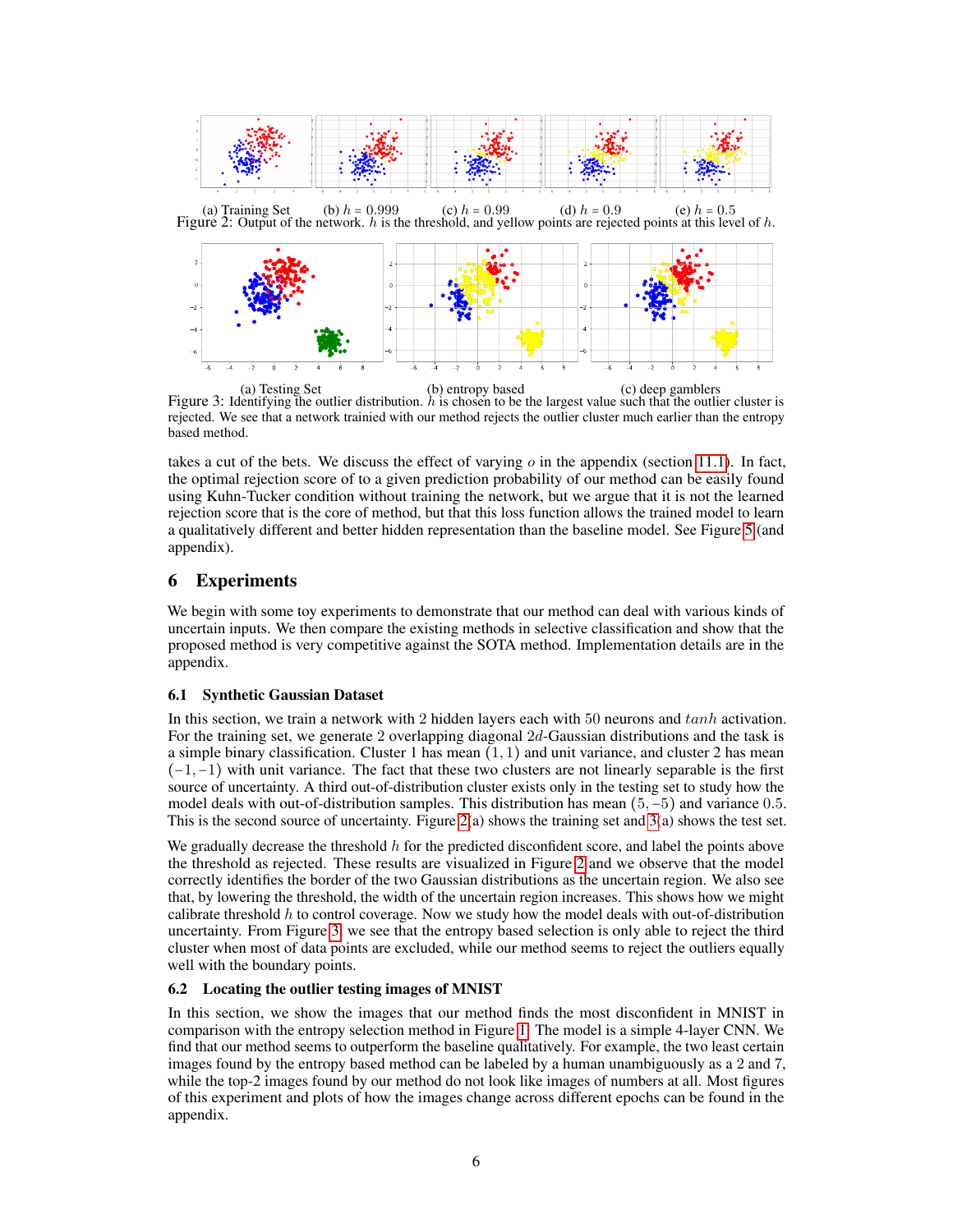<span id="page-6-0"></span>

<span id="page-6-1"></span>Figure 4: Rotating an image of 9 by 180 degrees. The number above the images are the prediction label of the rotated image.

| Coverage | Ours                          | <b>Ours</b>             | <b>SR</b> | <b>BD</b> | <b>SN</b>       |
|----------|-------------------------------|-------------------------|-----------|-----------|-----------------|
|          | (Best Single Model)           | (Best per coverage)     |           |           |                 |
| 1.00     | $\frac{6-2.6}{3.24 \pm 0.09}$ |                         | 3.21      | 3.21      | 3.21            |
| 0.95     | $^{o=2.6}1.36\pm0.02$         | $^{o=2.6}1.36 \pm 0.02$ | 1.39      | 1.40      | 1.40            |
| 0.90     | $^{o=2.6}$ 0.76 ± 0.05        | $^{o=2.6}$ 0.76 ± 0.05  | 0.89      | 0.90      | $0.82 \pm 0.01$ |
| 0.85     | $^{o=2.6}$ 0.57 ± 0.07        | $^{o=3.6}$ 0.66 ± 0.01  | 0.70      | 0.71      | $0.60 \pm 0.01$ |
| 0.80     | $^{o=2.6}$ 0.51 $\pm$ 0.05    | $^{o=3.6}$ 0.53 ± 0.04  | 0.61      | 0.61      | $0.53 \pm 0.01$ |

Table 3: SVHN. The number is error percentage on the covered dataset; the lower the better. We see that our method achieved competitive results across all coverages. It is the SOTA method at coverage (0.85, 1.00).

## 6.3 Rotating an MNIST image

For illustration, we choose an image of 9 and rotate it up to 180 degrees because a number 9 looks like a distorted 5 when rotated by 90 degrees and looks like a 6 when rotated by 180, which allows us to analyze the behavior of the model clearly. See figure [4.](#page-6-0) We see that the model assesses its disconfidence as we expected, labeling the image as 9 at the beginning and 6 at the end, and as a 5 with high uncertainty in an intermediate region. We also notice that the uncertainty score has two peaks corresponding to crossing of decision boundaries. This suggests that the model has really learned to assess uncertainty in a subtle and meaningful way (also see Figure [5\)](#page-7-0).

## 6.4 Comparison with Existing Methods

In this section, we compare with the SOTA methods in selective classification. The experiment is performed on SVHN [\[31\]](#page-9-16) (Table [3\)](#page-6-1), CIFAR10 [\[23\]](#page-9-17) (Table [4\)](#page-7-1) and Cat vs. Dog (Table [5\)](#page-7-2). We follow exactly the experimental setting in [\[15\]](#page-9-14) to allow for fair comparison. We use a version of VGG16 that is especially optimized for small datasets [\[27\]](#page-9-18) with batchnorm and dropout. The baselines we compare against are given in Section [3](#page-1-0) and summarized in Table [1.](#page-2-0) A grid search is done over hyperparameter  $\alpha$  with a step size of 0.2. The best models of ours for a given coverage are chosen using a validation set, which is separated from the test set by a fixed random seed, and the best single model is chosen by using the model that achieves overall best validation accuracy. To report error bars, we estimate its standard deviation using the test errors on neighbouring 3 hyperparameter  $\sigma$ values in our grid search (e.g. for  $o = 6.5$ , the results from  $o = 6.3, 6.5, 6.7$  are used to compute the variance).

The results for the baselines are cited from [\[15\]](#page-9-14), and we show the error bar for the contender models when it overlaps or seem to overlap with our confidence interval. We see that our model achieves SOTA on SVHN on all coverages, in the sense that our model starts at full coverage with a slightly lower accuracy but starts to outperform other contenders starting from 0.95 coverage, meaning that it learned to identify the hard images better than its contenders. We also perform the experiment on CIFAR-10 and Cat vs. Dog datasets, and we see that our method achieves very strong results. A small problem for the comparison remains since our models have different full coverage performance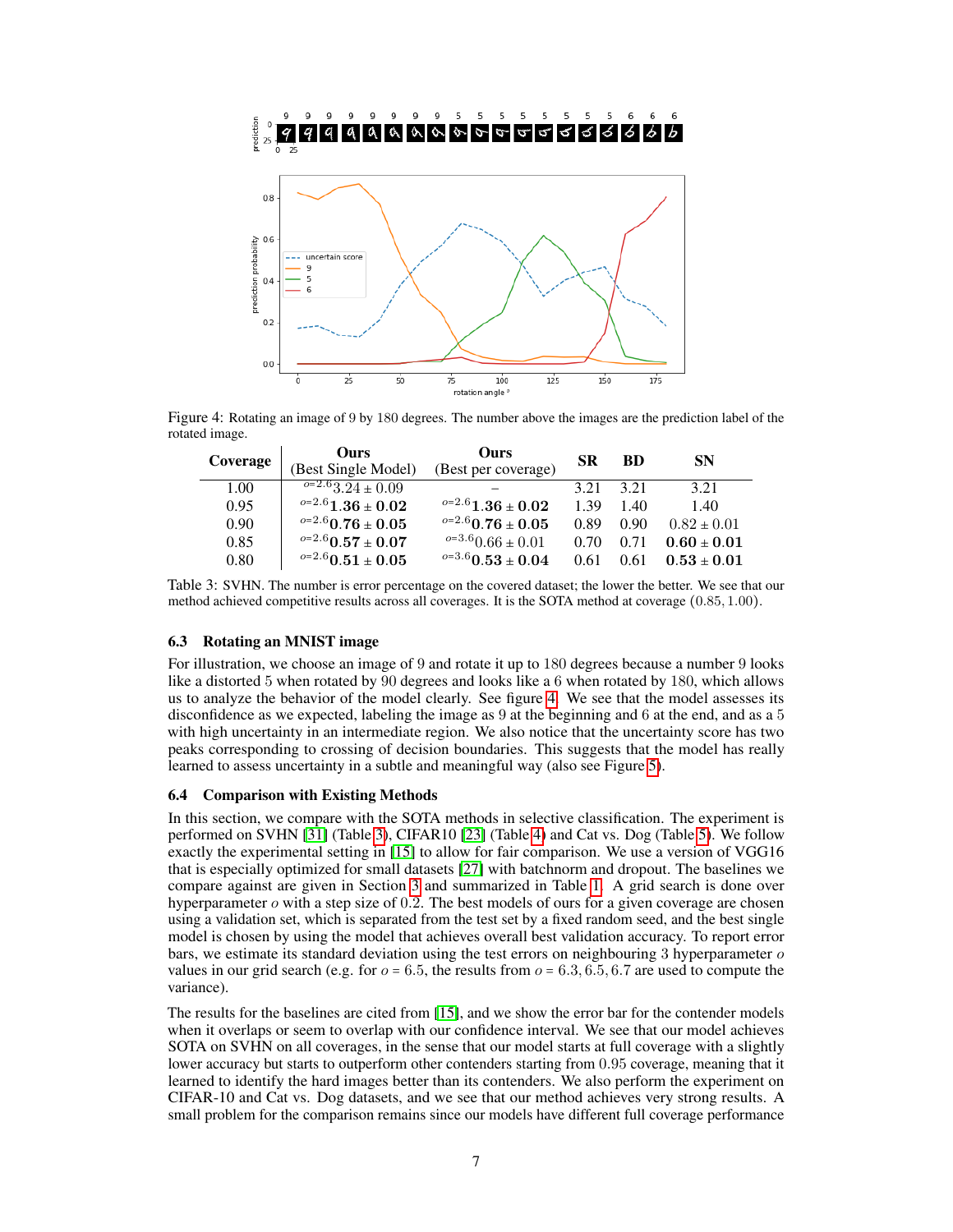<span id="page-7-1"></span>

| Coverage | <b>Ours</b>                     | <b>Ours</b>              | <b>SR</b> | <b>BD</b> | <b>SN</b>       |
|----------|---------------------------------|--------------------------|-----------|-----------|-----------------|
|          | (Single Best Model)             | (Best per Coverage)      |           |           |                 |
| 1.00     | $\sqrt{0.2226 \cdot 12 + 0.09}$ |                          | 6.79      | 6.79      | 6.79            |
| 0.95     | $^{o=2.2}3.49\pm0.15$           | $^{o=6.0}3.76 \pm 0.12$  | 4.55      | 4.58      | 4.16            |
| 0.90     | $^{o=2.2}$ 2.19 ± 0.12          | $^{o=6.0}2.29 \pm 0.11$  | 2.89      | 2.92      | 2.43            |
| 0.85     | $e^{-2.2}1.09 \pm 0.15$         | $^{o=2.0}1.24 \pm 0.15$  | 1.78      | 1.82      | 1.43            |
| 0.80     | $^{o=2.2}$ 0.66 ± 0.11          | $^{o=2.2}$ 0.66 ± 0.11   | 1.05      | 1.08      | 0.86            |
| 0.75     | $e^{-2.2}0.52\pm0.03$           | $^{o=2.2} 0.52 \pm 0.03$ | 0.63      | 0.66      | $0.48 \pm 0.02$ |
| 0.70     | $e^{-2.2}0.43 \pm 0.07$         | $^{o=2.2}$ 0.43 ± 0.07   | 0.42      | 0.43      | $0.32 \pm 0.01$ |

Table 4: CIFAR10. The number is error percentage on the covered dataset; the lower the better. We see that the superior performance of our method is seen again for another dataset.

<span id="page-7-2"></span>

| Coverage | <b>Ours</b><br>(Single Best Model) | <b>Ours</b><br>(Best per Coverage) | <b>SR</b> | <b>BD</b> | <b>SN</b>       |
|----------|------------------------------------|------------------------------------|-----------|-----------|-----------------|
| 1.00     | $\sqrt{0=2.02.93\pm 0.17}$         |                                    | 3.58      | 3.58      | 3.58            |
| 0.95     | $^{o=2.0}1.23 \pm 0.12$            | $^{o=1.4}$ 0.88 ± 0.38             | 1.91      | 1.92      | 1.62            |
| 0.90     | $^{o=2.0}$ 0.59 ± 0.13             | $^{o=2.0}$ 0.59 ± 0.13             | 1.10      | 1.10      | 0.93            |
| 0.85     | $^{o=2.0}$ 0.47 ± 0.10             | $^{o=1.2}$ 0.24 ± 0.10             | 0.82      | 0.78      | 0.56            |
| 0.80     | $^{o=2.0}$ 0.46 ± 0.08             | $^{o=2.0}$ 0.46 ± 0.08             | 0.68      | 0.55      | $0.35 \pm 0.09$ |

Table 5: Cats vs. Dogs. The number is error percentage on the covered dataset; the lower the better. This dataset is a binary classification, and the input images have larger resolution.

from other methods, but a closer look suggests that our method performs indeed better when the coverage is in the range  $(0.8, 1.0)$  (by comparing the relative improvements). Below 0.8 coverage, the comparison becomes hard since there are only few images remaining, and methods on different dataset show misleading performance: on Cats vs. Dogs for 0.8 coverage, statistical fluctuation caused the validated best model to be one of the worst models on test set.

# 7 Discussion and Conclusion

In this work, we have proposed an end-to-end method to augment the standard supervised classification problem with a rejection option. The proposed method works competitively against the current SOTA [\[15\]](#page-9-14) but is simpler and more flexible, while outperforming the runner-up SOTA model [\[14\]](#page-9-13). We hypothesize that this is because that our model has learned a qualitatively better hidden representation of the data. In Figure [5,](#page-7-0) we plot the t-SNE plots of a regular model and a model trained with our loss function (more plots in Appendix). We see that, for the baseline, 6 of the clusters of the hidden representation are not easily separable

<span id="page-7-0"></span>

(a) Normal Model (b) Deep Gambler Figure 5: t-SNE plot of the second-to-last layer output of a baseline and a deep gambler model for MNIST. Best viewed in color and zoomed-in. The deep gambler model learned a representation that is more separable.

(circled clusters), while a deep gambler model learned a representation with a large margin, which is often associated with superior performance [\[11,](#page-8-10) [28,](#page-9-19) [17\]](#page-9-20).

It seems that there are many possible future directions this work might lead to. One possibility is to use it in scientific fields. For example, neural networks have been used in the classifying neutrinos, and if we do classification on a subset of the data but with higher confidence level, then we can better bound the frequency of neutrino oscillation, which is an important frontier in physics that will help us understand the fundamental laws of the universe [\[1\]](#page-8-11). This methods also seems to offer a way to interpret how a deep learning model learns. We can show the top rejected data points at different epochs to study what are the problems that the model finds difficult at different stages of training. Two other areas our method might also turn out to be helpful are robustness against adversarial attacks [\[37\]](#page-10-6) and learning in the presence of label noise [\[36,](#page-10-7) [41\]](#page-10-8). This work also gives a way incorporate ideas from portfolio theory to deep learning. We hope this work will inspire further research in this direction.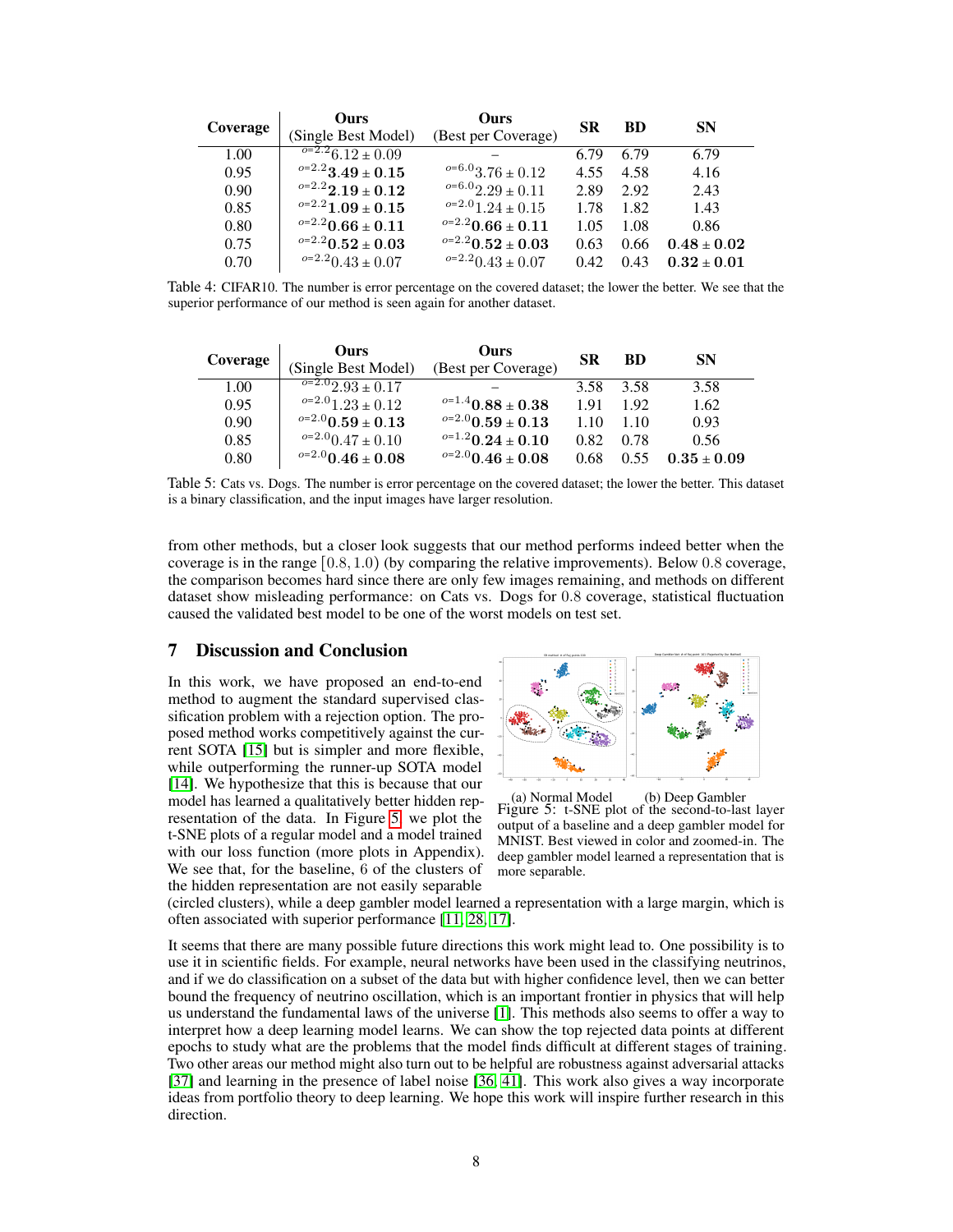Acknowledgements: Liu Ziyin thanks Mr. Zongping Gong for buying him drink sometimes, during the writing of this paper; he also thanks the GSSS scholarship at the University of Tokyo for supporting his graduate study. Z. T. Wang is supported by Global Science Graduate Course (GSGC) program of the University of Tokyo. This material is based upon work partially supported by the National Science Foundation (Awards #1734868, #1722822) and National Institutes of Health. Any opinions, findings, and conclusions or recommendations expressed in this material are those of the author(s) and do not necessarily reflect the views of National Science Foundation or National Institutes of Health, and no official endorsement should be inferred.

## References

- <span id="page-8-11"></span>[1] K. Abe, Y. Hayato, T. Iida, K. Iyogi, J. Kameda, Y. Koshio, Y. Kozuma, Ll. Marti, M. Miura, S. Moriyama, M. Nakahata, S. Nakayama, Y. Obayashi, H. Sekiya, M. Shiozawa, Y. Suzuki, A. Takeda, Y. Takenaga, K. Ueno, K. Ueshima, S. Yamada, T. Yokozawa, C. Ishihara, H. Kaji, T. Kajita, K. Kaneyuki, K. P. Lee, T. McLachlan, K. Okumura, Y. Shimizu, N. Tanimoto, L. Labarga, E. Kearns, M. Litos, J. L. Raaf, J. L. Stone, L. R. Sulak, M. Goldhaber, K. Bays, W. R. Kropp, S. Mine, C. Regis, A. Renshaw, M. B. Smy, H. W. Sobel, K. S. Ganezer, J. Hill, W. E. Keig, J. S. Jang, J. Y. Kim, I. T. Lim, J. B. Albert, K. Scholberg, C. W. Walter, R. Wendell, T. M. Wongjirad, T. Ishizuka, S. Tasaka, J. G. Learned, S. Matsuno, S. N. Smith, T. Hasegawa, T. Ishida, T. Ishii, T. Kobayashi, T. Nakadaira, K. Nakamura, K. Nishikawa, Y. Oyama, K. Sakashita, T. Sekiguchi, T. Tsukamoto, A. T. Suzuki, Y. Takeuchi, M. Ikeda, A. Minamino, T. Nakaya, Y. Fukuda, Y. Itow, G. Mitsuka, T. Tanaka, C. K. Jung, G. D. Lopez, I. Taylor, C. Yanagisawa, H. Ishino, A. Kibayashi, S. Mino, T. Mori, M. Sakuda, H. Toyota, Y. Kuno, M. Yoshida, S. B. Kim, B. S. Yang, H. Okazawa, Y. Choi, K. Nishijima, M. Koshiba, M. Yokoyama, Y. Totsuka, K. Martens, J. Schuemann, M. R. Vagins, S. Chen, Y. Heng, Z. Yang, H. Zhang, D. Kielczewska, P. Mijakowski, K. Connolly, M. Dziomba, E. Thrane, and R. J. Wilkes. Evidence for the appearance of atmospheric tau neutrinos in super-kamiokande. *Phys. Rev. Lett.*, 110:181802, May 2013.
- <span id="page-8-1"></span>[2] Pierre Baldi, Peter Sadowski, and Daniel Whiteson. Searching for exotic particles in high-energy physics with deep learning. *Nature communications*, 5:4308, 2014.
- <span id="page-8-5"></span>[3] Charles Blundell, Julien Cornebise, Koray Kavukcuoglu, and Daan Wierstra. Weight uncertainty in neural networks. *arXiv preprint [arXiv:1505.05424](http://arxiv.org/abs/1505.05424)*, 2015.
- <span id="page-8-4"></span>[4] Ciprian Chelba, Tomas Mikolov, Mike Schuster, Qi Ge, Thorsten Brants, Phillipp Koehn, and Tony Robinson. One billion word benchmark for measuring progress in statistical language modeling. *arXiv preprint [arXiv:1312.3005](http://arxiv.org/abs/1312.3005)*, 2013.
- <span id="page-8-6"></span>[5] Chi-Keung Chow. An optimum character recognition system using decision functions. *IRE Transactions on Electronic Computers*, (4):247–254, 1957.
- <span id="page-8-8"></span>[6] Thomas M. Cover. Universal portfolios. *Mathematical Finance*, 1(1):1–29, 1991.
- <span id="page-8-9"></span>[7] Thomas M. Cover and Joy A. Thomas. *Elements of Information Theory (Wiley Series in Telecommunications and Signal Processing)*. Wiley-Interscience, New York, NY, USA, 2006.
- <span id="page-8-3"></span>[8] Jia Deng, Wei Dong, Richard Socher, Li jia Li, Kai Li, and Li Fei-fei. Imagenet: A large-scale hierarchical image database. In *In CVPR*, 2009.
- <span id="page-8-0"></span>[9] Jacob Devlin, Ming-Wei Chang, Kenton Lee, and Kristina Toutanova. BERT: pre-training of deep bidirectional transformers for language understanding. *CoRR*, abs/1810.04805, 2018.
- <span id="page-8-7"></span>[10] Ran El-Yaniv and Yair Wiener. On the foundations of noise-free selective classification. *Journal of Machine Learning Research*, 11(May):1605–1641, 2010.
- <span id="page-8-10"></span>[11] Gamaleldin Elsayed, Dilip Krishnan, Hossein Mobahi, Kevin Regan, and Samy Bengio. Large margin deep networks for classification. In *Advances in Neural Information Processing Systems*, pages 842–852, 2018.
- <span id="page-8-2"></span>[12] Yarin Gal. Uncertainty in deep learning. 2016.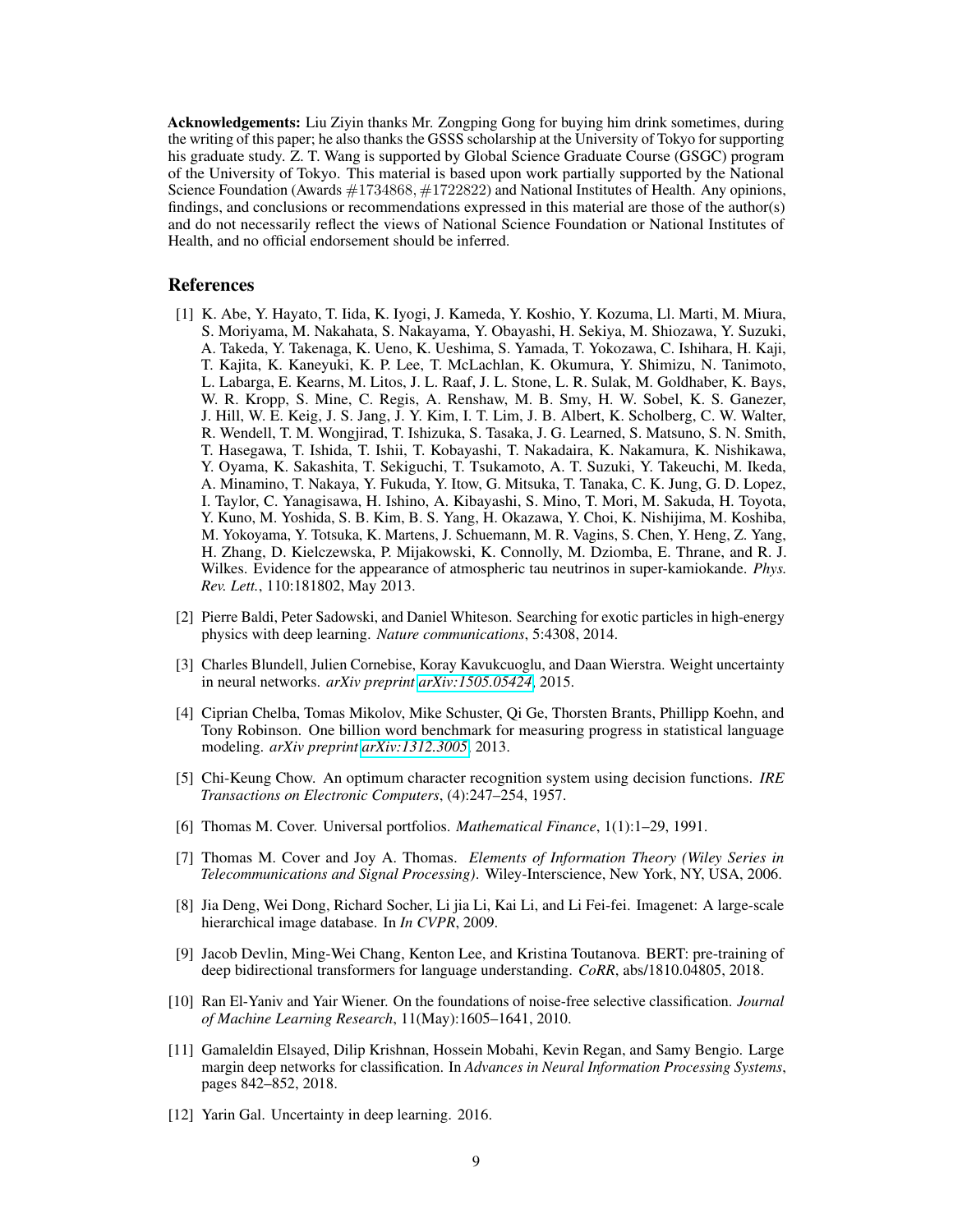- <span id="page-9-8"></span>[13] Yarin Gal and Zoubin Ghahramani. Dropout as a Bayesian Approximation: Representing Model Uncertainty in Deep Learning. *arXiv e-prints*, page [arXiv:1506.02142,](http://arxiv.org/abs/1506.02142) June 2015.
- <span id="page-9-13"></span>[14] Yonatan Geifman and Ran El-Yaniv. Selective classification for deep neural networks. In *Advances in neural information processing systems*, pages 4878–4887, 2017.
- <span id="page-9-14"></span>[15] Yonatan Geifman and Ran El-Yaniv. Selectivenet: A deep neural network with an integrated reject option. *arXiv preprint [arXiv:1901.09192](http://arxiv.org/abs/1901.09192)*, 2019.
- <span id="page-9-6"></span>[16] Garrett B Goh, Nathan O Hodas, and Abhinav Vishnu. Deep learning for computational chemistry. *Journal of computational chemistry*, 38(16):1291–1307, 2017.
- <span id="page-9-20"></span>[17] Trevor Hastie, Robert Tibshirani, and Jerome Friedman. *The Elements of Statistical Learning*. Springer Series in Statistics. Springer New York Inc., New York, NY, USA, 2001.
- <span id="page-9-1"></span>[18] Kaiming He, Xiangyu Zhang, Shaoqing Ren, and Jian Sun. Deep residual learning for image recognition. *CoRR*, abs/1512.03385, 2015.
- <span id="page-9-9"></span>[19] Yotam Hechtlinger, Barnabás Póczos, and Larry Wasserman. Cautious deep learning. *arXiv preprint [arXiv:1805.09460](http://arxiv.org/abs/1805.09460)*, 2018.
- <span id="page-9-7"></span>[20] Geoffrey Hinton. Deep learning—a technology with the potential to transform health care. *Jama*, 320(11):1101–1102, 2018.
- <span id="page-9-0"></span>[21] Gao Huang, Zhuang Liu, and Kilian Q. Weinberger. Densely connected convolutional networks. *CoRR*, abs/1608.06993, 2016.
- <span id="page-9-11"></span>[22] Diederik P Kingma and Max Welling. Auto-encoding variational bayes. *arXiv preprint [arXiv:1312.6114](http://arxiv.org/abs/1312.6114)*, 2013.
- <span id="page-9-17"></span>[23] Alex Krizhevsky, Vinod Nair, and Geoffrey Hinton. Cifar-10 (canadian institute for advanced research).
- <span id="page-9-2"></span>[24] Alex Krizhevsky, Ilya Sutskever, and Geoffrey E Hinton. Imagenet classification with deep convolutional neural networks. In F. Pereira, C. J. C. Burges, L. Bottou, and K. Q. Weinberger, editors, *Advances in Neural Information Processing Systems 25*, pages 1097–1105. Curran Associates, Inc., 2012.
- <span id="page-9-12"></span>[25] Balaji Lakshminarayanan, Alexander Pritzel, and Charles Blundell. Simple and scalable predictive uncertainty estimation using deep ensembles. In *Advances in Neural Information Processing Systems*, pages 6402–6413, 2017.
- <span id="page-9-4"></span>[26] Paul Pu Liang, Ziyin Liu, Amir Zadeh, and Louis-Philippe Morency. Multimodal language analysis with recurrent multistage fusion. *arXiv preprint [arXiv:1808.03920](http://arxiv.org/abs/1808.03920)*, 2018.
- <span id="page-9-18"></span>[27] Shuying Liu and Weihong Deng. Very deep convolutional neural network based image classification using small training sample size. In *2015 3rd IAPR Asian conference on pattern recognition (ACPR)*, pages 730–734. IEEE, 2015.
- <span id="page-9-19"></span>[28] Weiyang Liu. Large-margin softmax loss for convolutional neural networks.
- <span id="page-9-10"></span>[29] David JC MacKay. A practical bayesian framework for backpropagation networks. *Neural computation*, 4(3):448–472, 1992.
- <span id="page-9-15"></span>[30] Harry Markowitz. Portfolio selection. *The Journal of Finance*, 7(1):77–91, 1952.
- <span id="page-9-16"></span>[31] Yuval Netzer, Tao Wang, Adam Coates, Alessandro Bissacco, Bo Wu, and Andrew Y. Ng. Reading digits in natural images with unsupervised feature learning. In *NIPS Workshop on Deep Learning and Unsupervised Feature Learning 2011*, 2011.
- <span id="page-9-3"></span>[32] Graham Neubig. Neural machine translation and sequence-to-sequence models: A tutorial. *arXiv preprint [arXiv:1703.01619](http://arxiv.org/abs/1703.01619)*, 2017.
- <span id="page-9-5"></span>[33] Jiquan Ngiam, Aditya Khosla, Mingyu Kim, Juhan Nam, Honglak Lee, and Andrew Y Ng. Multimodal deep learning. In *Proceedings of the 28th international conference on machine learning (ICML-11)*, pages 689–696, 2011.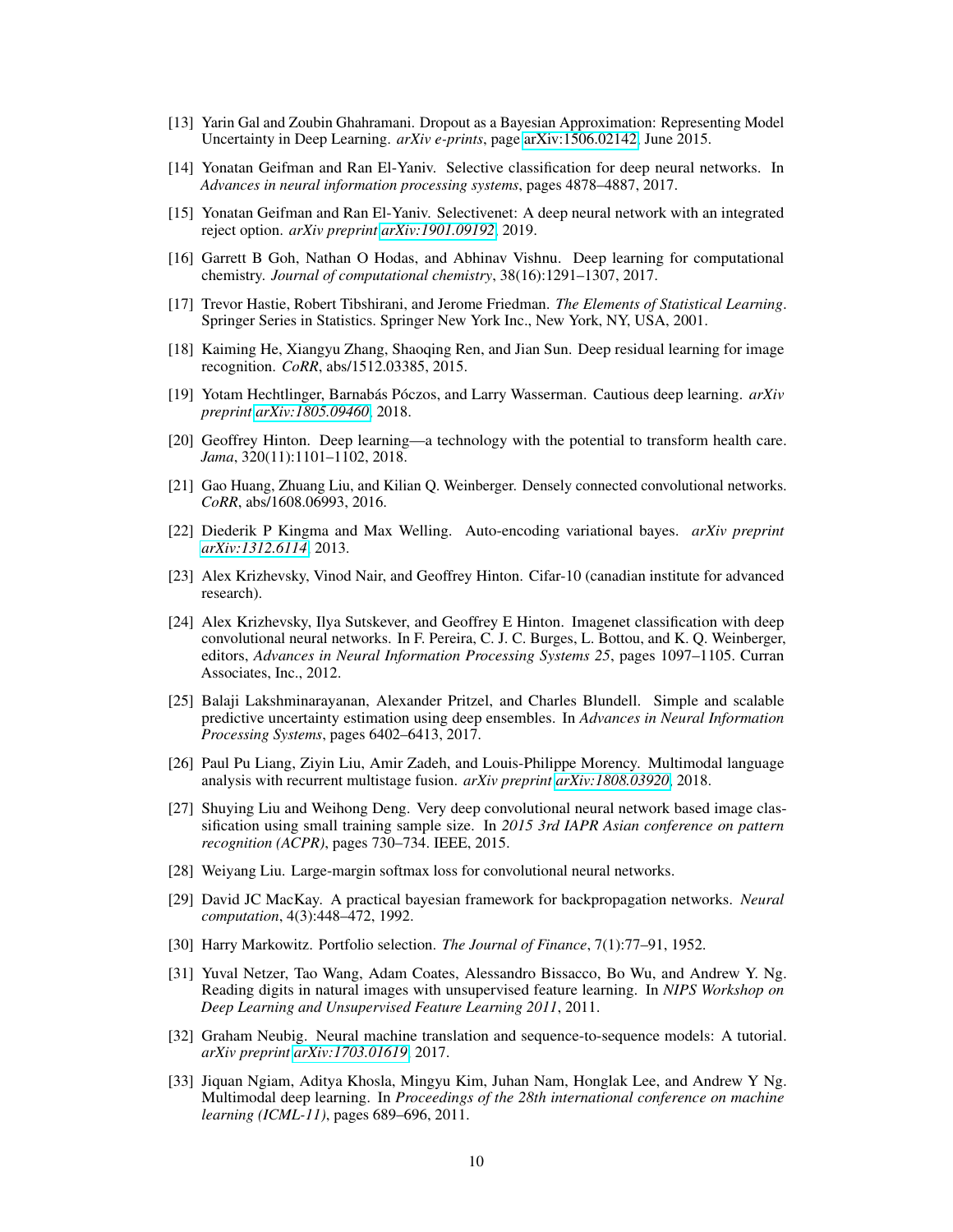- <span id="page-10-5"></span>[34] Tim Pearce, Mohamed Zaki, Alexandra Brintrup, and Andy Neel. Uncertainty in neural networks: Bayesian ensembling. *arXiv preprint [arXiv:1810.05546](http://arxiv.org/abs/1810.05546)*, 2018.
- <span id="page-10-0"></span>[35] Alec Radford, Jeff Wu, Rewon Child, David Luan, Dario Amodei, and Ilya Sutskever. Language models are unsupervised multitask learners. 2019.
- <span id="page-10-7"></span>[36] David Rolnick, Andreas Veit, Serge Belongie, and Nir Shavit. Deep learning is robust to massive label noise. *arXiv preprint [arXiv:1705.10694](http://arxiv.org/abs/1705.10694)*, 2017.
- <span id="page-10-6"></span>[37] Andrew Slavin Ross and Finale Doshi-Velez. Improving the adversarial robustness and interpretability of deep neural networks by regularizing their input gradients. In *Thirty-second AAAI conference on artificial intelligence*, 2018.
- <span id="page-10-2"></span>[38] João Sacramento, Rui Ponte Costa, Yoshua Bengio, and Walter Senn. Dendritic cortical microcircuits approximate the backpropagation algorithm. In S. Bengio, H. Wallach, H. Larochelle, K. Grauman, N. Cesa-Bianchi, and R. Garnett, editors, *Advances in Neural Information Processing Systems 31*, pages 8721–8732. Curran Associates, Inc., 2018.
- <span id="page-10-4"></span>[39] Csaba Szepesvári. Algorithms for reinforcement learning. 2009.
- <span id="page-10-3"></span>[40] William R Thompson. On the likelihood that one unknown probability exceeds another in view of the evidence of two samples. *Biometrika*, 25(3/4):285–294, 1933.
- <span id="page-10-8"></span>[41] Arash Vahdat. Toward robustness against label noise in training deep discriminative neural networks. In *Advances in Neural Information Processing Systems*, pages 5596–5605, 2017.
- <span id="page-10-1"></span>[42] Ashish Vaswani, Noam Shazeer, Niki Parmar, Jakob Uszkoreit, Llion Jones, Aidan N. Gomez, Lukasz Kaiser, and Illia Polosukhin. Attention is all you need. *CoRR*, abs/1706.03762, 2017.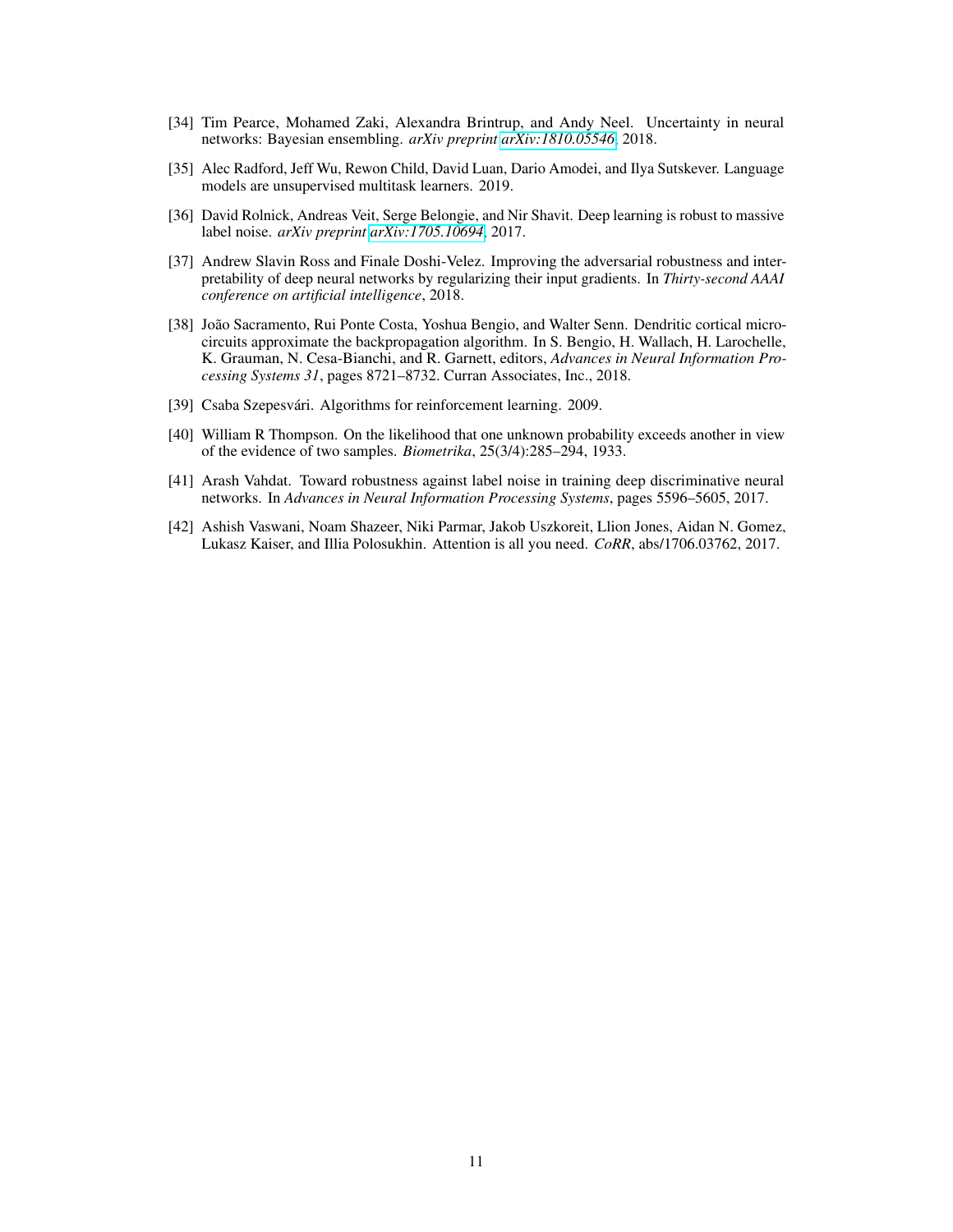## Appendix

#### 8 A practitioner's guide to our method

#### 8.1 Implementation

We give a summary of our proposed method here such that the method can be implemented only reading this section. For a m-class classification problem, we propose to change the cross entropy loss to the following modified one<sup>[2](#page-11-0)</sup>:

$$
\sum_{i=1}^{m} p_i \log(\hat{p}_i) \to \sum_{i=1}^{m} p_i \log(\hat{p}_i + \frac{1}{o} \hat{p}_{m+1})
$$
\n(9)

where  $\hat{p}_i$  denotes the output prediction of the model for label i, and the constraint  $\sum_{i=1}^{m+1} \hat{p}_i = 1$  is explicitly enforced by a softmax function over the pre-softmax values;  $o$  is a hyperparameter that one can tune, which should be equal to or smaller than m but larger than 1.  $\hat{p}_{m+1}$  is the augmented rejection score predicted by the model. For neural networks, this amounts to changing the output dimension from m to  $m + 1$ , and using the loss function above to train the rejection score  $p_{m+1}$ . All other settings of training may be kept the same. The gambler's loss can be written in Pytorch as the following lines:

```
def gambler_loss(model_output, targets):
outputs = torch.nn.functional.softmax(model_output, dim=1)
outputs, reservation = outputs[:,:-1], outputs[:, -1]qain = torch.gather(outputs, \dim=1, index=targets.unsqueeze(1)) \
                                                        .squeeze()
doubling_rate = (gain+reservation/reward).log()
return -doubling_rate.mean()
```
#### 8.2 Optimizing the deep gambler's Objective

When training the neural network models, we experimentally found that if  $o$  is overly small, the neural network sometimes fails to learn from the training data and converges to a trivial point, which only predicts to abstain, especially on more difficult datasets such as CIFAR10. On CIFAR10, in our grid search experiments, when  $o < 6.3$  the trained neural network converged trivially, and when  $o \ge 6.3$  the trained model performed at least as well as the ones trained in usual ways. Therefore, in order to converge non-trivially with  $o < 6.3$  values, it can be trained with usual cross entropy loss for several epochs in the beginning, and changed to our proposed loss later. This training schedule works well and produces prediction accuracy comparable to large  $\sigma$  values. On dataset CIFAR 10, we trained our model with usual cross entropy loss for the first 100 epochs when  $o < 6.3$ ; on dataset SVHN, we trained with cross entropy for the first 50 epochs when  $o < 6.0$ ; on dataset Cats vs Dogs, we trained with cross entropy for the first 50 epochs for all  $o$  values.

#### 9 Theorem Proofs

Theorem. *The optimal doubling rate is given by:*

$$
W^*(\mathbf{p}) = \sum p_i \log o_i - H(p) \tag{10}
$$

*where*  $H(p) = -\sum p \log p$  *is the entropy of the distribution* p, and this rate is achieved by proportional  $\sum_{n=1}^{\infty}$  *gambling* **b**<sup>\*</sup> = p.

Proof. we have

$$
W(\mathbf{b}, \mathbf{p}) = \sum_{i} p_i \log(b_i o_i)
$$

$$
= -H(\mathbf{p}) - D(\mathbf{p}||\mathbf{b}) + \sum_{i} p_i \log o_i
$$

<span id="page-11-0"></span> $2$ The code to this work is available at:

<https://github.com/Z-T-WANG/NIPS2019DeepGamblers>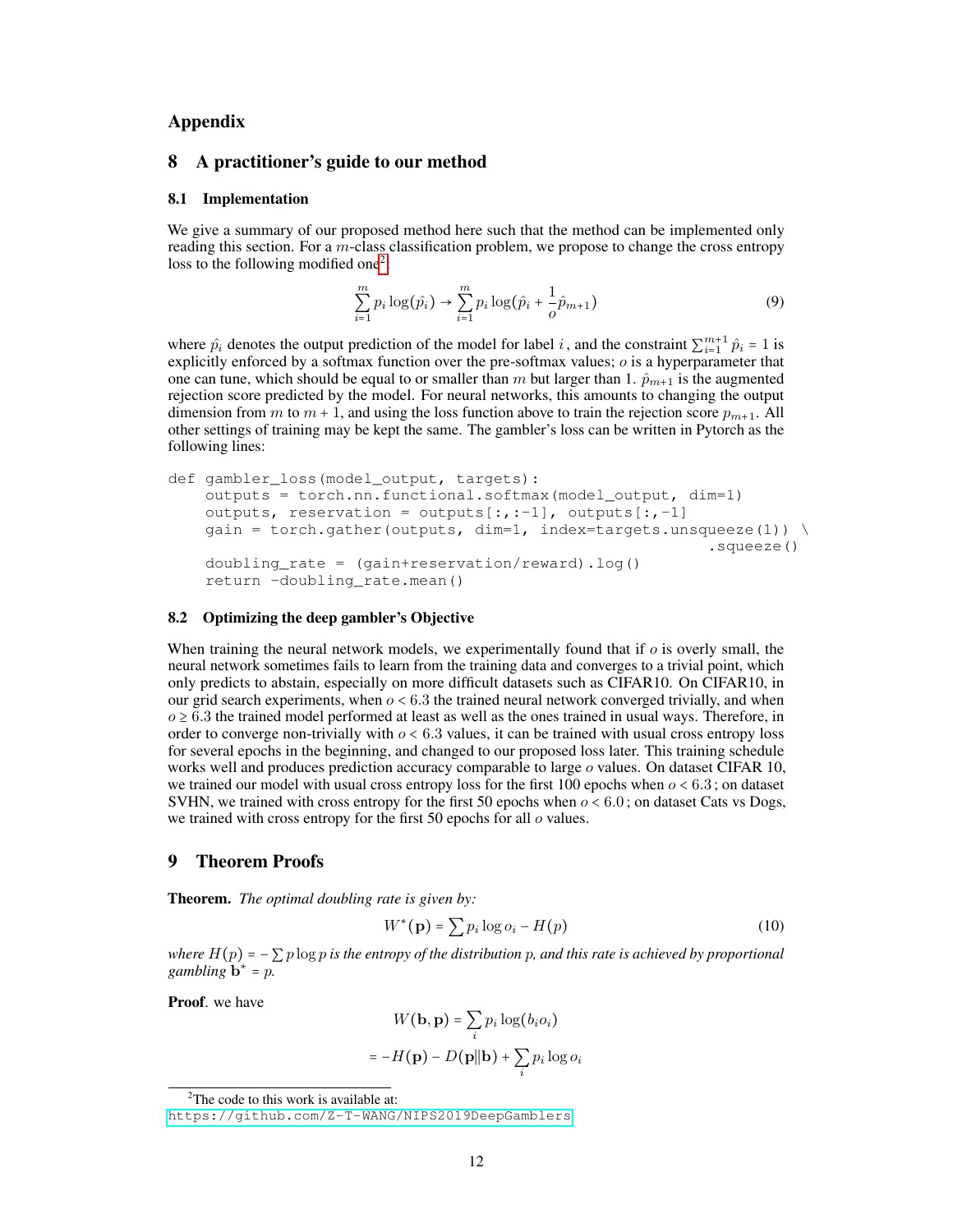$$
\leq \sum_i p_i \log o_i - H(\mathbf{p})
$$

and the equality only holds when  $\mathbf{b} = \mathbf{p}$ .

Theorem. *Let* W *denote the doubling rate given in Def. [2.](#page-3-1) For a horse race* X *to which some side information* Y *is given, the increase* ∆W *is:*

$$
\Delta W = I(X;Y) = \sum_{x,y} p(x,y) \log \frac{p(x,y)}{p(x)p(y)}.\tag{11}
$$

**Proof.** Simply modifying the proof above, it is easy to show that the optimal gambling strategy with side information Y is obtained also by proportional gambling  $b(x|y) = p(x|y)$ . By definition:

$$
W^*(X|Y) = \max_{\mathbf{b}(x|y)} \sum p(x, y) \log(o(x)b(x|y))
$$
  
= 
$$
\sum p(x, y) \log(o(x)p(x|y))
$$
  
= 
$$
-H(X|Y) + \sum p(x) \log o(x)
$$

comparing with the doubling rate without side information, we see that the change in doubling rate is:

$$
\Delta W = W^*(X|Y) - W^*(X) = H(X) - H(X|Y) = I(X;Y)
$$

and we are done.

**Theorem.** Let m be the number of horses, and let the W be defined as in Eq. [3,](#page-3-0) and let  $o_i = o$  for *all i*, then if  $o \ge m$ , then the optimal betting always have  $b_{m+1} = 0$ ; if  $0 \le 1$ , then the optimal betting *always have*  $b_{m+1} = ||\mathbf{b}||_1$ .

**Proof.** (1) We first consider the case  $o < 1$ , we want to show that the optimal solution is to always reserve (i.e.  $b_i = 0$  for  $i \in \{1, ..., m\}$ ). Suppose that there exist a solution where  $b_i \neq 0$ , then the expected return of this part of the bet is then  $o_i p_i b_i$ , since  $p_i \le 1$ ,  $p_i o_i b_i < 1 = b_i$ . This shows that if we instead distribute  $b_i$  percentage of our wealth to  $b_{m+1}$ , then we will achieve better result.

(2) Now we show that for the case  $o > m$ , we should have  $b_{m+1} = 0$ . Again, we adopt similar strategy by showing that if there is a solution for which  $b_{m+1} \neq 0$ , then we can always find a solution better than this. Let  $b_{m+1} \neq 0$ , and we compare this with a solution in which we distribute  $b_{m+1}$  evenly to categories 1 to  $m$ , the difference in return is:

$$
\sum_{i=1}^m {p_i b_{m+1} o \over m} - b_{m+1} = {b_{m+1} o \over m} \sum_{i=1}^m p_i - b_{m+1} = b_{m+1} { o \over m} - b_{m+1} > 0
$$

since  $b_{m+1} > m$ , and we are done.

## 10 Experiment Detail

For all of our experiments, we use the PyTorch framework<sup>[3](#page-12-0)</sup>. The version is 1.0. We will release the code of our paper at http://\*\*\*\*\*\*\*\*.

#### 10.1 Datasets

Street View House Numbers (SVHN). The SVHN dataset is an image classification dataset containing 73, 257 training images and 26, 032 test images divided into 10 classes. The images are digits of house street numbers. Image size is  $32 \times 32 \times 3$  pixels. We use the official dataset downloaded by Pytorch utilities.

CIFAR-10. The CIFAR10 dataset is an image classification dataset comprising a training set of 50, 000 training images and 10, 000 test images divided into 10 categories. The image size is  $32 \times 32 \times 3$  pixels. We use the official dataset downloaded by Pytorch.

Cats vs. Dogs. The Cats vs. Dogs dataset is an image binary classification dataset comprising a set of  $25,000$  images<sup>[4](#page-12-1)</sup>. As in [\[15\]](#page-9-14), we randomly choose  $20,000$  images as training set and  $5000$  images as testing set. We resize the size of the images to  $64 \times 64 \times 3$ .

<span id="page-12-0"></span><sup>3</sup><https://pytorch.org/>

<span id="page-12-1"></span><sup>4</sup><https://www.kaggle.com/c/dogs-vs-cats/overview>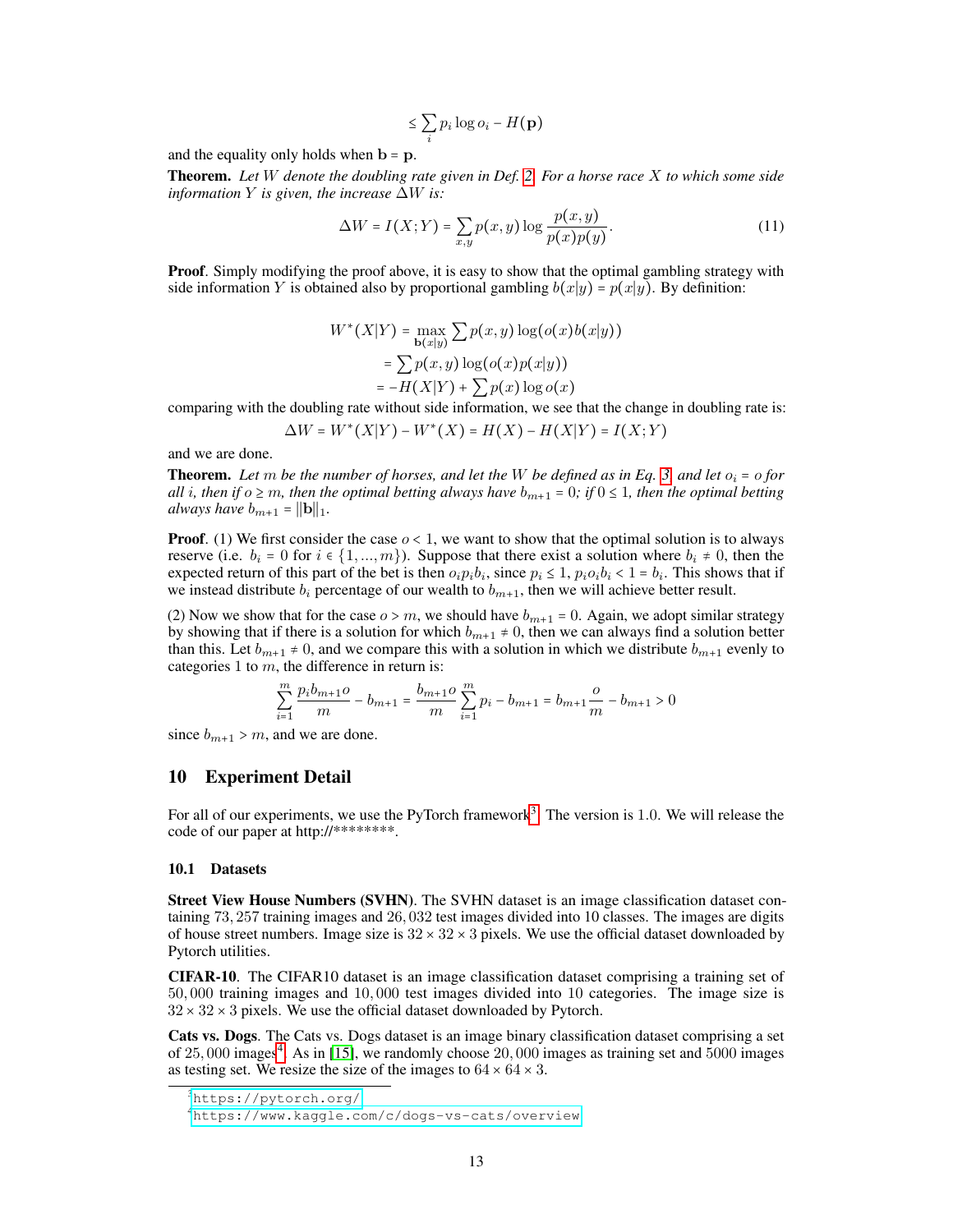<span id="page-13-1"></span>

Figure 6: Error on CIFAR-10 for coverage 0.7 and 0.8 for different *o. o* values below this region require cross entropy loss pretraining to proceed normally, and the results deviate from the above trend lines.

#### 10.2 Experiment Setting Details

We follow exactly the experiment setting in [\[15\]](#page-9-14) and the details are checked against the open source code in [\[15\]](#page-9-14). The grid search is done over hyperparameter  $\sigma$  with a step size of 0.2, and the best models of ours for a given coverage are chosen using a validation set. The grid search of  $\sigma$  is from 2 to 9.8 on CIFAR-10, from 2 to 8 on SVHN, and from 1.2 to 2 on Cats vs. Dogs. The validation set sizes for SVHN, CIFAR-10 and Cats vs. Dogs are respectively 5000, 2000 and 2000. The standard deviations are estimated by test errors on neighbouring 3 hyperparameter o values in the grid search.

# 11 Additional Experimental Results

#### <span id="page-13-0"></span>11.1 Tuning the hyperparameter

The only hyperparameter we introduced is  $\rho$ , of which a larger value encourages the model to be less reserved. In this section, we show that  $\sigma$  is correlated to the performance of the model at a given coverage and thus is a very meaningful parameter. See figure [6.](#page-13-1) We see that a lower  $o$  causes the model to learn to reject better, but with a larger variance. This suggests that tuning  $\sigma$  for different tasks and needs is beneficial. Especially, when  $o$  is close to 1, the trained model does not converge to a small training error, and this training error is comparable to its test error. In this case, its resultant total test error rate is increased. However, when  $o$  is large, the model does not learn to perform well at low coverages, because the trained abstention score is overly small and affected by numerical error. Therefore, there is a trade-off between total error and error at low coverages, and tuning  $\sigma$  is indeed meaningful. Moreover, an appropriate  $o$  value encourages the model to learn more from its certain data and learn less from its uncertain data, when compared to the usual cross entropy loss. We believe this is the reason that many of our validated best models outperform the accuracy of the baseline models that use cross entropy loss, even when we train exactly the same models using the same Pytorch package. Therefore, in most situations the best performance is achieved when  $\sigma$  is either small or large.

#### 11.2 Top-30 Least Certain Images

Here we plot top-30 least certain images in the MNIST training set identified by a trained 4-layer CNN using our method. We also show that how this list changes at epoch 1, 10, 30. By doing this, we can understand what are the images that the network finds the hardest to identify at different stages of training. We note that the model converges at about 10 epoch.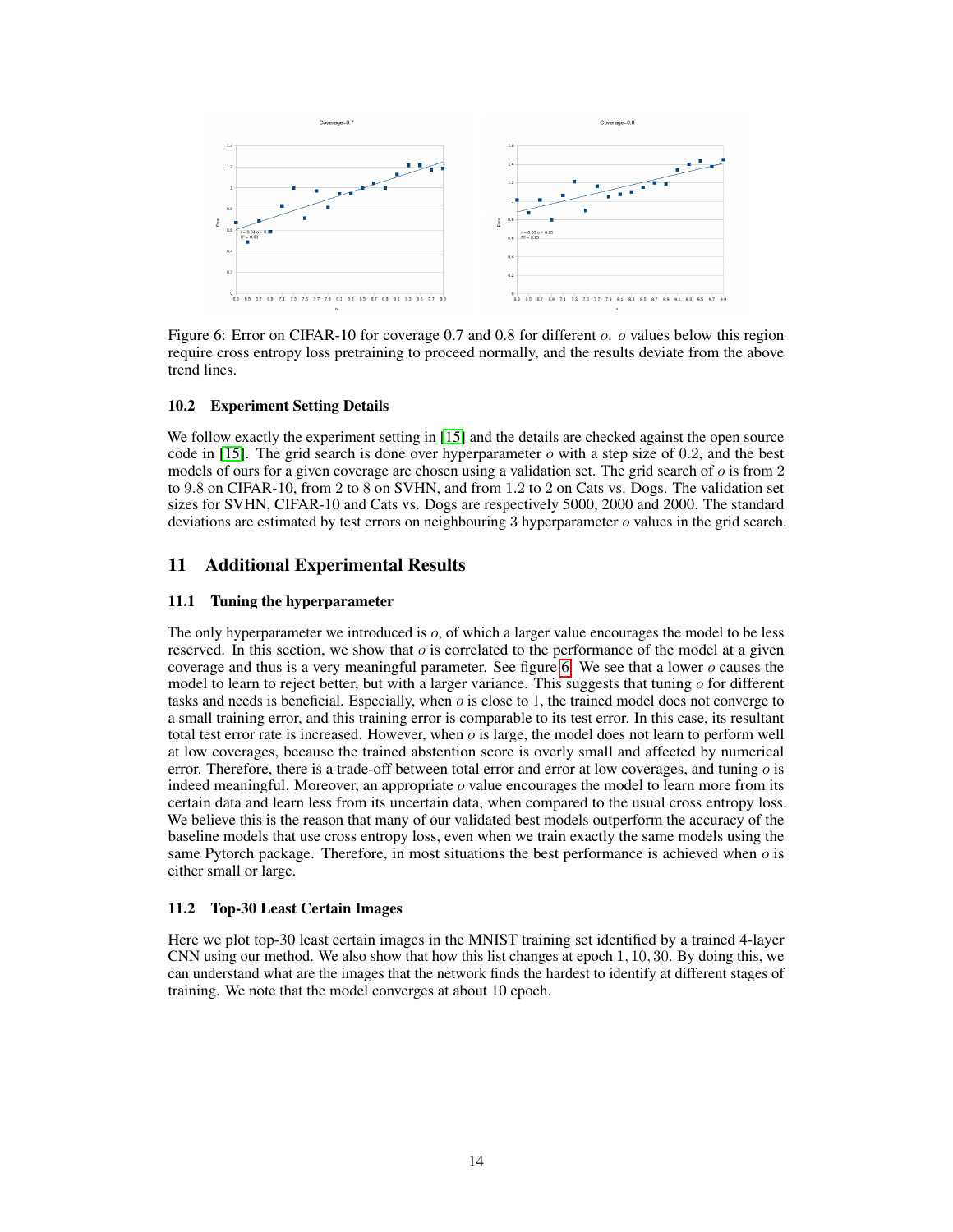

Figure 7: Epoch 1. The top-30 images in the MNIST testing set found by Deep Gamblers, with the uncertainty score at the top.



Figure 8: Epoch 10. The top-30 images in the MNIST testing set found by Deep Gamblers, with the uncertainty score at the top.



Figure 9: Epoch 30. The top-30 images in the MNIST testing set found by Deep Gamblers, with the uncertainty score at the top.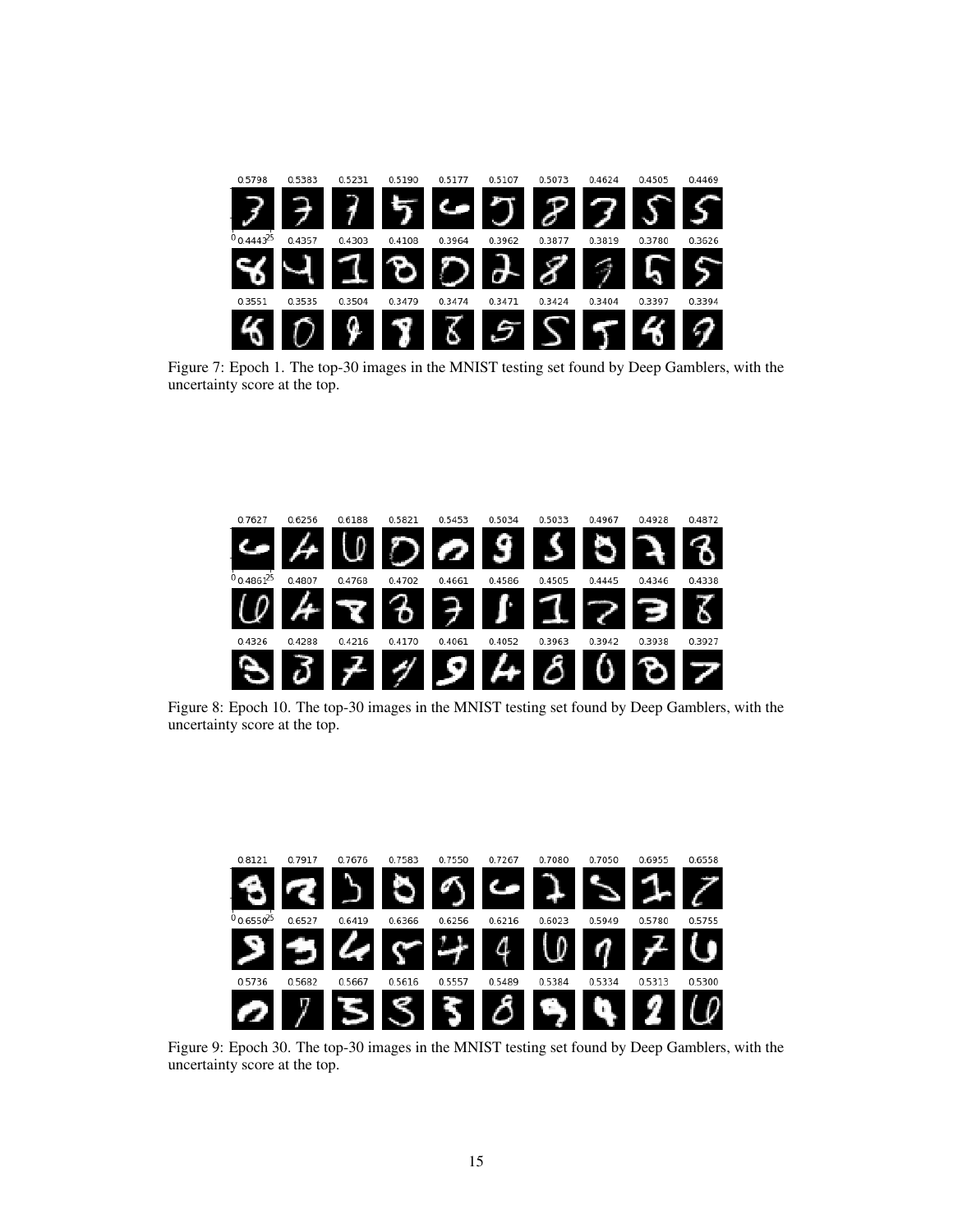<span id="page-15-0"></span>

<span id="page-15-1"></span>(a) Normal Model (b) Deep Gambler Figure 10: t-SNE plot of a normal model and the same model trained using our loss function. SR method: # of Rej points:100 SR method: # of Rej points:33



(a) h set to reject 30 points (b) h set to reject 100 points (a) h set to reject 100 points  $\frac{1}{2}$  Figure 11: t-SNE plot of a regular deep model with different h.

# 11.3 t-SNE Plots

The experiment is done on MNIST with a 4-layer CNN model trained until convergence (10 epochs). The t-SNE (we used sklearn and its default parameters) plot is based on the output of the secondto-last layer. The raw t-SNE of the two models are in Figure [10.](#page-15-0) The points rejected by SR on the simple model is given in Figure [11](#page-15-1) and that by a deep gambler model is in Figure [12.](#page-16-0) We see the the normal model has not learned a representation that is easily separable (circled clusters), while a deep gambler model learned a representation with a large margin, which is often associated with superior performance [\[11,](#page-8-10) [28,](#page-9-19) [17\]](#page-9-20). From the plot, we notice that the baseline model seems to have mixed up 4 with 9, 3 with 5, and 2 with 7. More interestingly, we also note that we can also use the SR method on a deep gambler model, and we notice that in this case the rejected points are almost always the same. Suggesting that the reason for our superior performance is due to learning a better representation.